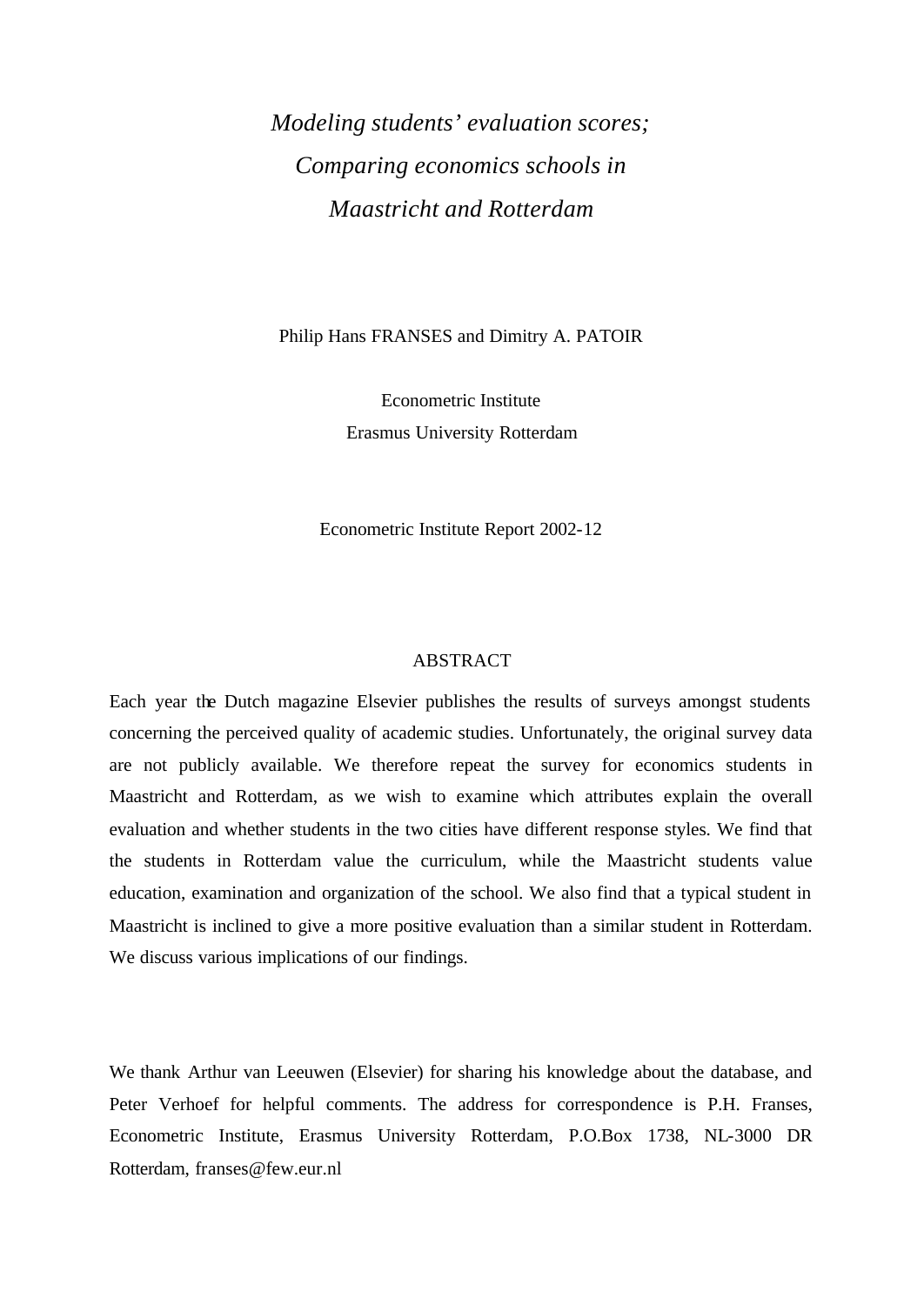### 1. INTRODUCTION

Each year the Dutch magazine Elsevier publishes the results of surveys amongst students concerning the perceived quality of academic studies. The results consist of the overall scores of an academic study, as well as of scores for various aspects of these studies, like the quality of the lectures, of the facilities (for example, the building), and of the way the exams are taken, to mention just a few. The overall score is the average over all attributes' ratings. The goal of the survey is to provide information which universities do better on which studies, on the overall score and on attribute-specific scores. Naturally, these special issues of the Elsevier's magazine are well read, both by university board members, by professors, and also by prospective students (and their parents).

The numbers in the special issues are interesting in their own right, as they allow for a comparison of (aspects of) academic studies across universities. To facilitate a comparison, Elsevier provides the results of statistical tests concerning the hypothesis that an evaluation is equal to the average across universities. What is missing from the reported surveys, though, is the statistical relationship between the overall evaluation and various aspects of the studies. For example, it would be of interest to see if a positive overall judgment is mainly determined by the high quality of the lectures or by ample opportunities to study abroad. To answer questions like these, one needs to have the full database with the individual survey outcomes. Unfortunately, these survey outcomes are destroyed by the data provider (NIPO), and hence such an individual-specific analysis is impossible. Additionally, NIPO does not save data on the characteristics of the surveyed individuals.

In the present fully data-driven study, we aim to address the above two questions, simply by re-doing the Elsevier survey ourselves. More specific, we examine which aspects of academic studies have most impact on the overall evaluation, and which individual-specific characteristics of the surveyed individuals also have an impact on this rating. To save time and effort, we confine our analysis to economics studies at the University of Maastricht and the Erasmus University Rotterdam.

The outline of this discussion paper is as follows. In Section 2, we discuss the data collection. We show that our averaged survey results (obtained in the Spring of 2001) are very close to those of Elsevier (October 2000). In Section 3, we summarize the data in ordered regression models, where we allow the parameters to differ across Maastricht and Rotterdam. Finally, in Section 4, we discuss our main findings and their implications.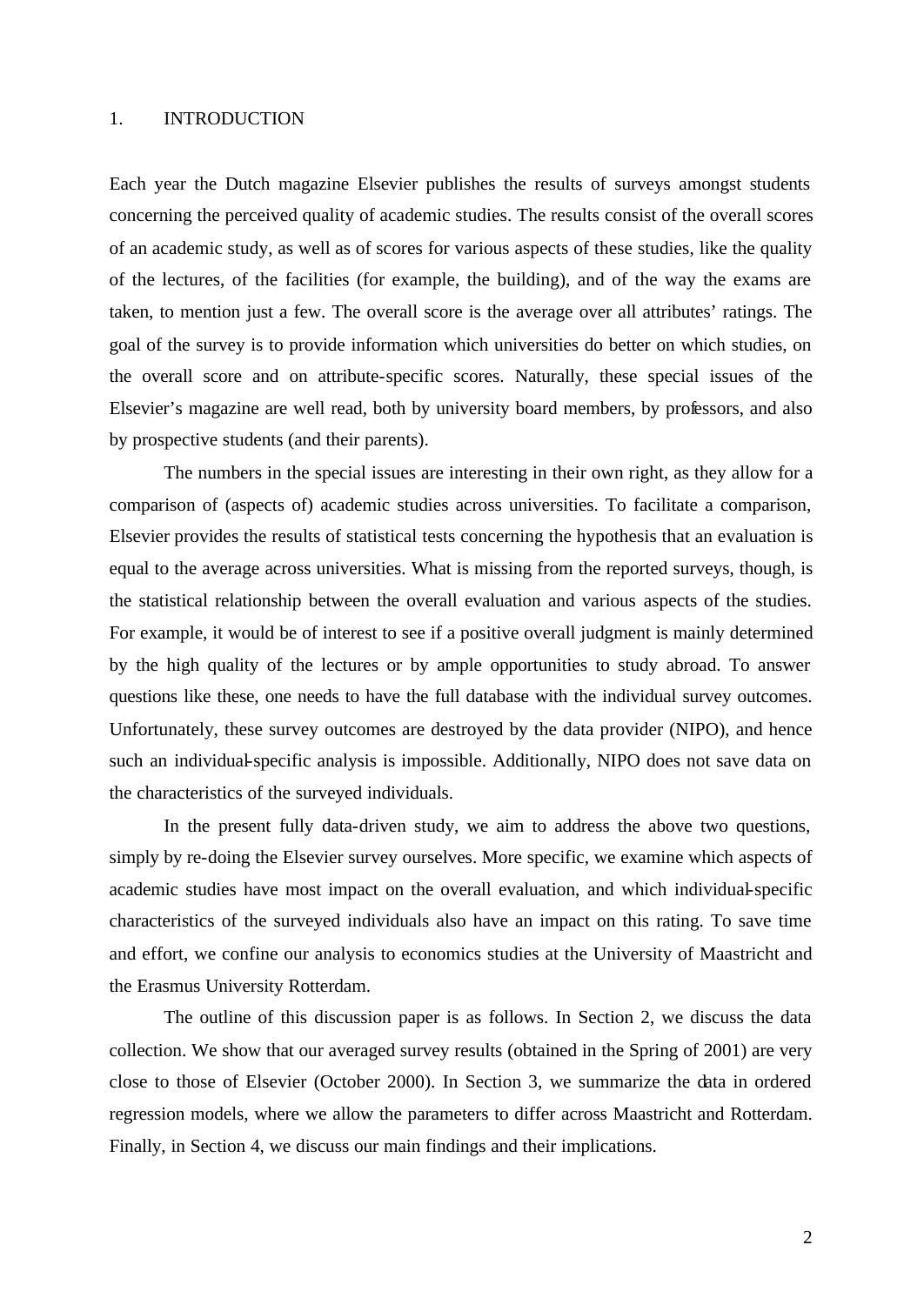### 2. DATA COLLECTION

Each year *Elsevier* conducts a survey amongst university and college (HBO) students, in which they are asked to evaluate the quality of their educational program. By comparing results across universities, a ranking of universities is made. Naturally, academic board members, professors and prospective students and their parents take these rankings rather seriously.

Since 1994, Elsevier each year commissions the marketing research agency NIPO to conduct a survey amongst 6000 university students and 6000 college students (Elsevier (2000), p.20) to assess the quality of the academic and college education of various studies in the Netherlands. In 2000, 20 university studies are evaluated at on average 5.2 different universities. Hence, on average 57.7 students are surveyed for each study at each educational institution. This last number is important for our own data collection below, as we will collect data on 132 students for two studies. The respondents are surveyed through a telephone interview. The sample is selected by the *Informatie Beheer Groep* (IBG, Information Management Group), which is a Dutch semi-governmental institution that for example monitors the applications for universities. As the database of the IBG contains background variables on all students, these variables are used for stratification. These background variables are however not publicly available, as they have been destroyed due to privacy regulations.

The respondents are asked to give their opinion on the quality of their academic study on the following areas (with a few exemplary attributes):

- Facilities (Computer rooms, availability of seats)
- Curriculum (Type of program, relevance of individual components of program)
- Tutors and lecturers (Supervision, office hours)
- Education and Examination (Research skills, lectures)
- Communication between school and student (Information, time-tables)

Respondents can give grades from 1 to 10 (1 for extremely poor, 10 for extremely good). These grades are then averaged over the students and over all attributes to derive a measure of the overall quality of the education offered by a university.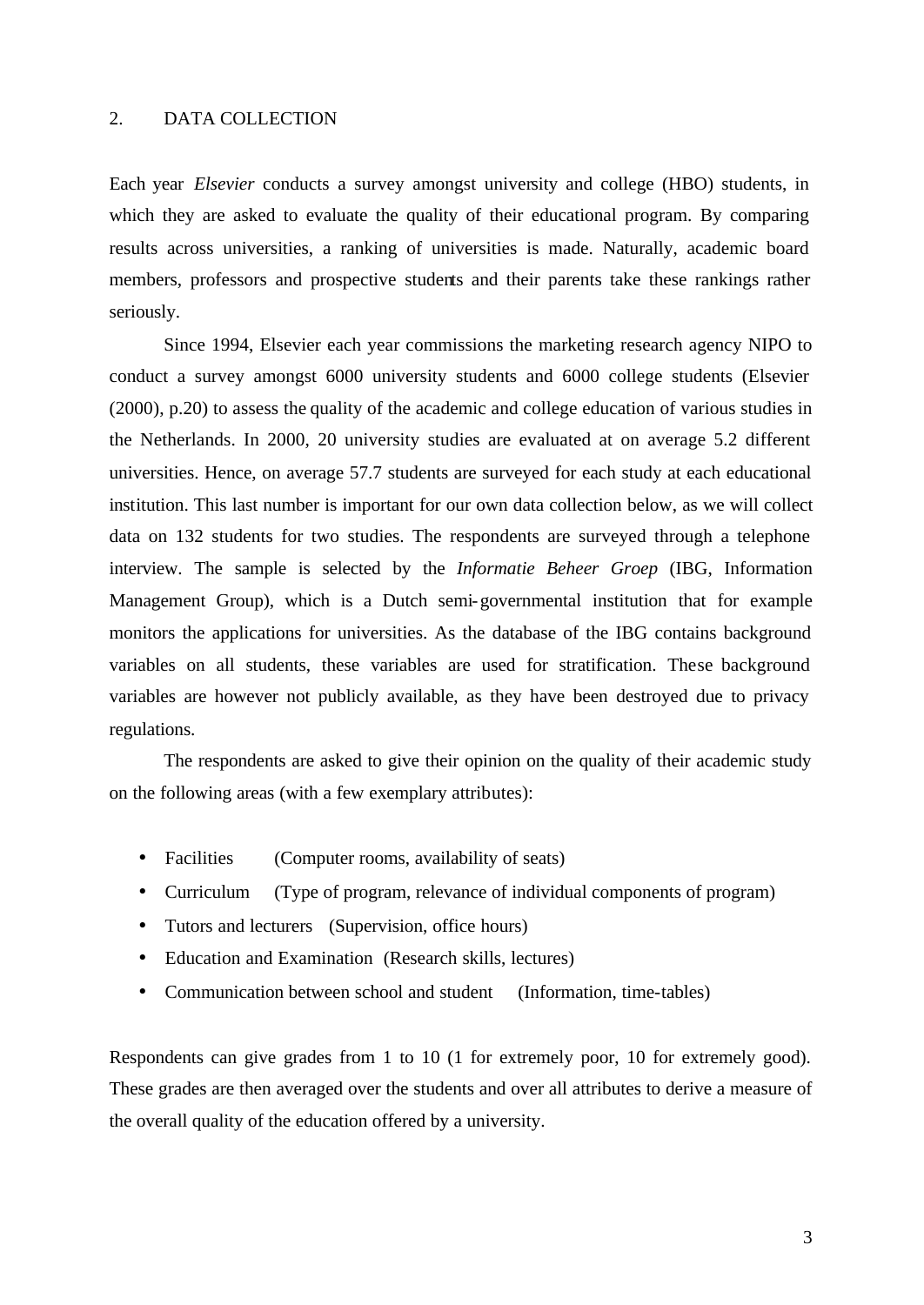In this paper, we repeat the survey by Elsevier, but to save time and effort we confine ourselves to the university programs on economics in Rotterdam and Maastricht. The School of Economics at the Erasmus University in Rotterdam is considerably larger than its counterpart in Maastricht, in terms of undergraduate students and in terms of faculty. In addition to the difference in size, the University of Maastricht uses so-called *Probleem Gestuurd Onderwijs* (PGO, Problem Oriented Education), which essentially means that students make assignments in small groups, while closely being supervised by a tutor. In Rotterdam, education has a more traditional form, as it consists of a combination of lectures and workshops. In the 2000 survey of Elsevier, both studies obtain the same overall score, but there are considerable differences in the ratings on attributes. For example, with respect to facilities, Rotterdam scores significantly better than Maastricht, while Maastricht outperforms Rotterdam on educational organization, and on education and examination (Elsevier, 2000).

We aim to have a survey, which comes close to that of Elsevier. However, a few little differences exist. First, where the Elsevier survey relies on a ten-point scale to rate the quality of some items or to indicate the level of agreement with a certain statement, we use a fivepoint scale. As is well known, a ten-point scale can falsely suggest exactness, which is due to respondents having a tendency  $b$  neglect the extreme categories when faced with many alternatives. Second, Elsevier simply adds the scores on different attributes. As these attributes may not be equally important in determining the overall assessment of the quality, we add a question on the general overall quality of the study. This question will be used as the dependent variable in the ordered logit model in the next section. Finally, some questions of the original Elsevier questionnaire have been modified. For example, the question on the quality of the support and supervision of professors with regards to theses and other papers has been omitted. This is done because second-year students are interviewed as well, while they may not have any experience with writing theses and papers as of yet, nor with the related supervision. Another question has been split into two separate questions, as the original question asks the respondent to rate more than one attribute. Finally, the questions aimed at assessing the quality of *hoorcolleges* and *werkcolleges* (lectures and tutorials, respectively) have been combined, as, due to PGO in Maastricht, these students should be unable to distinguish between these two types of methods.

We also include some questions concerning individual-specific characteristics. These background variables are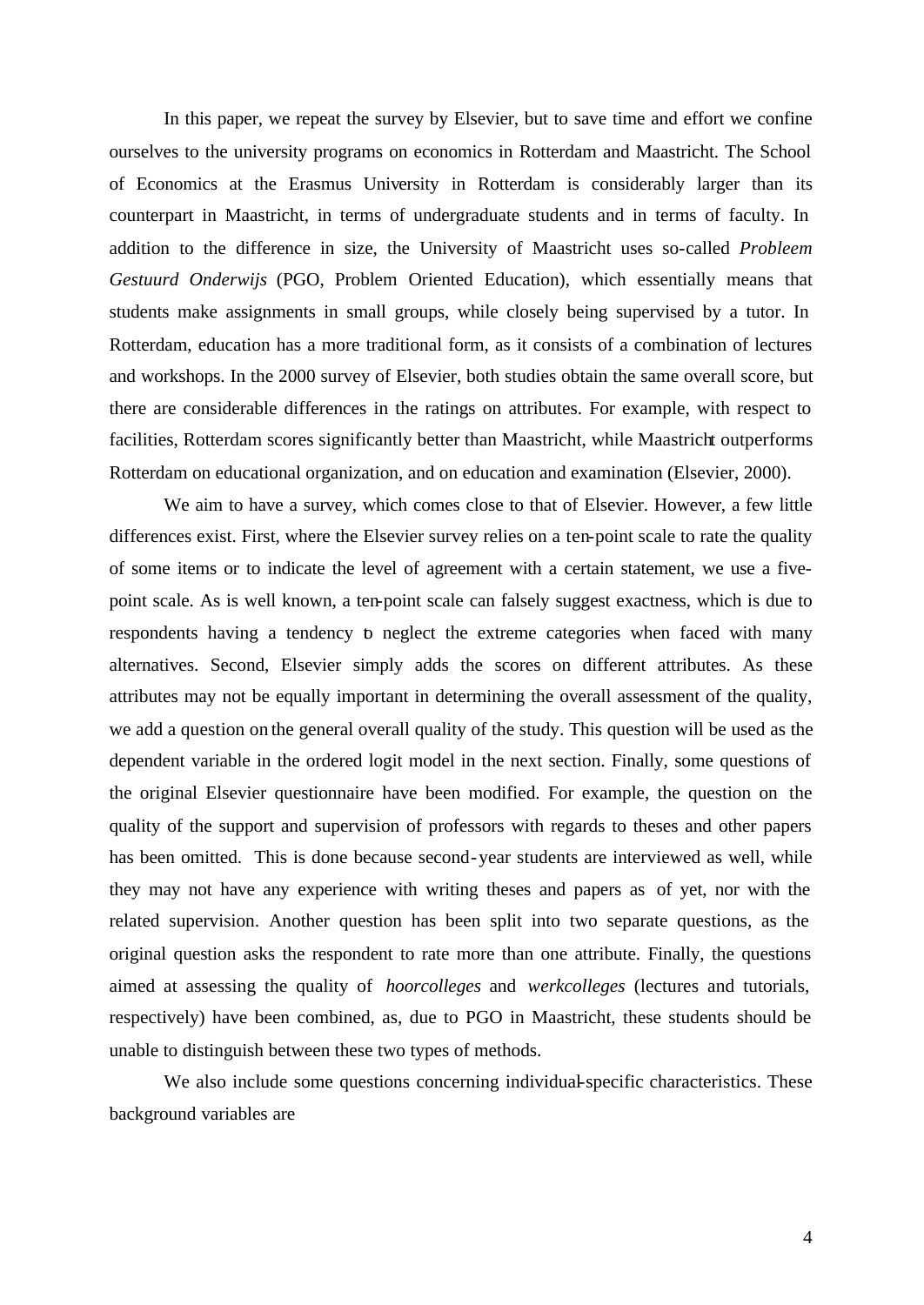- Age
- Gender
- The year in which the respondent has started with the current economics program
- Indicator variable that reveals whether a respondent has already enjoyed university or college education prior to the current study
- Indicator variable that represents whether the respondent has attended information meetings on the study of economics at other universities
- Variable that indicates whether the respondent is still living with his/her parents
- Variable that indicates whether the respondent is a regional student, that is, whether his/her parents live in the same province as the university city

The resulting questionnaire (both the original Dutch version and a translated version, for the sake of this paper) is included in appendix A.

It should be mentioned that the students are surveyed under different circumstances. In Rotterdam, where lectures are common practice, it is possible to reach a large group of students during one of these lectures. A total number of 70 students are interviewed in Rotterdam. In Maastricht, due to PGO, there are no lectures that are attended by such numbers of students, and hence the survey is conducted in the university cafeteria during lunchtime, on three consecutive days. In total, 62 Maastricht students are surveyed.

Table 1 summarizes our data and those of the Elsevier (2000) study for economics studies in Rotterdam and Maastricht. It should be stressed that the differences across the Elsevier surveys in 2000 and 2001 are minor, where the latter survey did appear in October 2001. In order to make the two surveys comparable, the average scores of our own survey are rescaled to a ten-point scale. The variance of the scores is rescaled accordingly. This table shows that our survey results on average are very similar to the one conducted by Elsevier and NIPO in 2000. Students in Rotterdam value more the facilities and the organization and communication of the Erasmus University Rotterdam, while the students in Maastricht are more satisfied with the educational organization of their university. Note that there seem to be more extreme average scores in our survey. If one takes into account that these averages are scaled up from a five-point to a ten-point scale, this is not surprising. In fact, it confirms that, when faced with (too) many answer categories, respondents have a tendency to consider only the middle categories.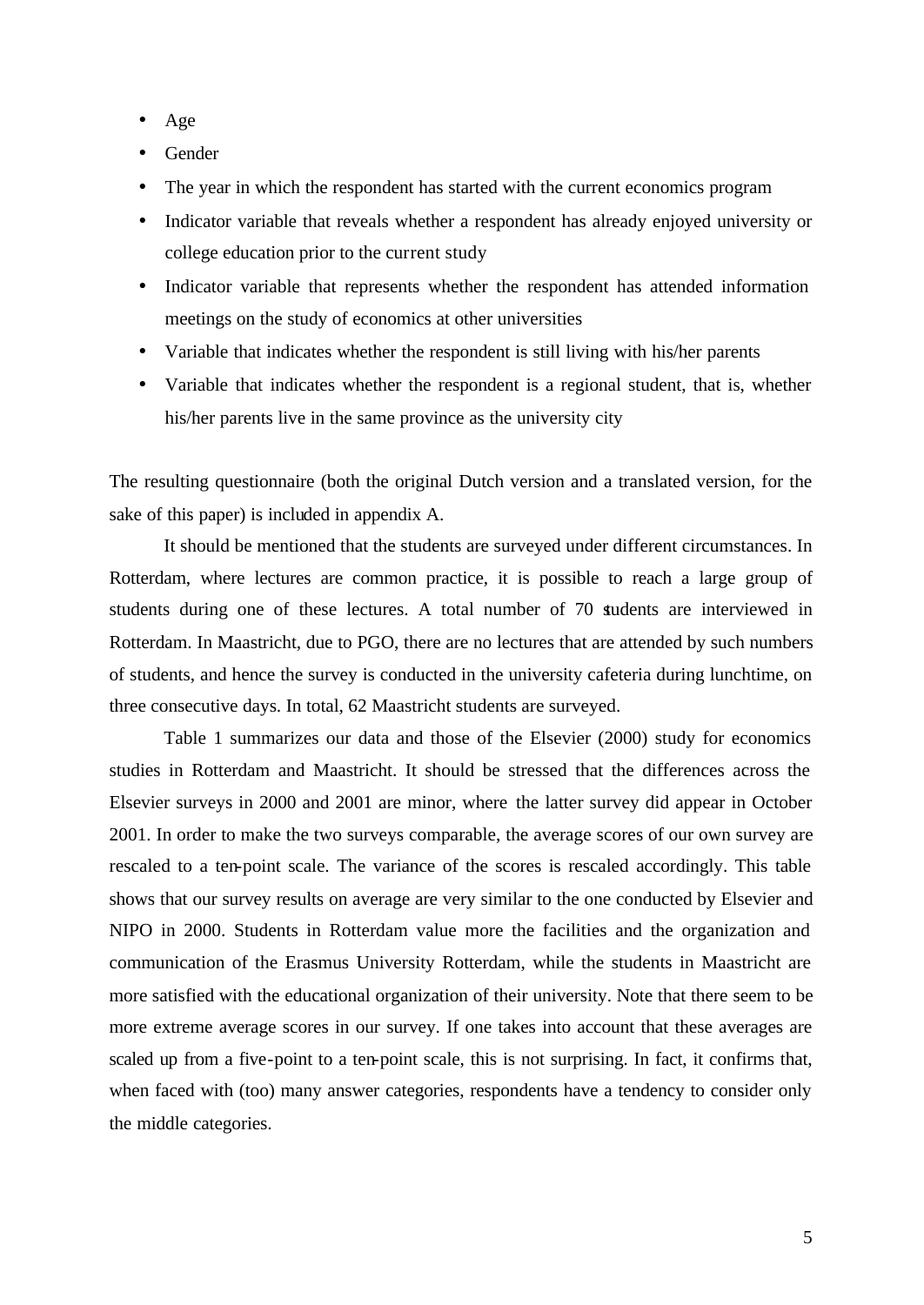Table 2 summarizes the average values of the background variables of the respondents in our survey. The most striking difference between the Rotterdam and Maastricht students is that over 67% of the students in Maastricht have attended an information or orientation meeting at another university, whereas this percentage is only about 36% for students in Rotterdam. A detailed overview of the distribution of the background variables across the students in the two cities can be found in Appendix B.

### 3. EMPIRICAL RESULTS

In this section we first describe the econometric model used to summarize the data. Next, we discuss the empirical results.

### 3.1 The ordered regression model

The explanatory variable, which is the overall rating, is an ordered discrete variable. To model such a variable, it is convenient to introduce a latent variable  $y_i^*$ . To keep notation simple, it is first assumed that this variable is explained by a single explanatory variable  $x_i$  and an intercept, that is,

$$
y_i^* = \boldsymbol{b}_0 + \boldsymbol{b}_1 x_i + \boldsymbol{e}_i,\tag{1}
$$

where  $e_i$  is an error term. This latent variable is mapped onto the multinomial variable of interest, the observed Yi, which has J ordered categories. An intuitively appealing approach is to use threshold values and to compare the value of  $y_i^*$  with these threshold values in order to map the latent variable onto  $Y_i$ . More formally, if  $a_0$ ,  $a_1$ , ...,  $a_j$  denote the unobserved thresholds, then

$$
Y_{i} = 1 \text{ if } a_{0} < y_{i}^{*} = a_{1}
$$
\n
$$
Y_{i} = j \text{ if } a_{j-1} < y_{i}^{*} = a_{j} \text{ for } j = 2, 3, \dots, J-1
$$
\n
$$
Y_{i} = J \text{ if } a_{J-1} < y_{i}^{*} = a_{J}
$$
\n
$$
(2)
$$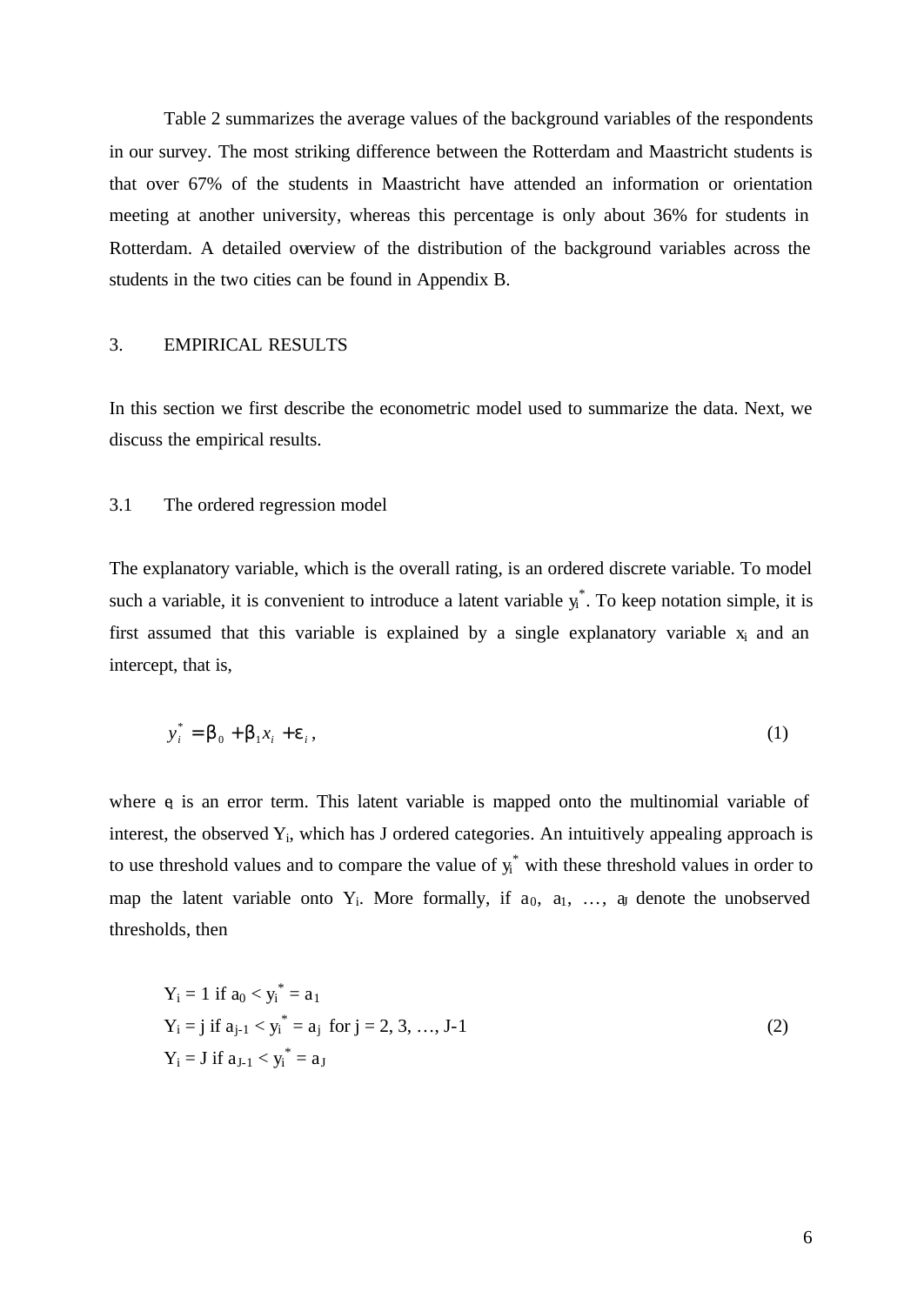Due to the ordered nature of the data, it must hold that  $a_0 < a_1 < ... < a_J$ , where one can set  $a_0$  $=$  - 8 and  $a_J = +8$  (see Franses and Paap, 2001). Combining (1) and (2), the probability that category *j* is chosen by individual *i*, conditional on the explanatory variable  $x_i$  is given by

$$
Pr[Y_{i} = j | X_{i}] = Pr(\mathbf{a}_{j-1} < y_{i}^{*} \leq \mathbf{a}_{j})
$$
\n
$$
= Pr(\mathbf{a}_{j-1} < \mathbf{b}_{0} + \mathbf{b}_{1}x_{i} + \mathbf{e}_{i} \leq \mathbf{a}_{j})
$$
\n
$$
= Pr(\mathbf{a}_{j-1} - (\mathbf{b}_{0} + \mathbf{b}_{1}x_{i}) < \mathbf{e}_{i} \leq \mathbf{a}_{j} - (\mathbf{b}_{0} + \mathbf{b}_{1}x_{i}))
$$
\n
$$
= F(\mathbf{a}_{j} - (\mathbf{b}_{0} + \mathbf{b}_{1}x_{i})) - F(\mathbf{a}_{j-1} - (\mathbf{b}_{0} + \mathbf{b}_{1}x_{i})) \quad \text{for } j = 2, 3, ..., J-1
$$
\n(3)

with F(.) denoting the cumulative distribution function of  $e_i$ . The conditional probabilities that category 1 or J is chosen are

$$
Pr[Y_i = 1 | X_i] = F(a_1 - (b_0 + b_1 x_i))
$$
\n(4)

and

$$
Pr[Y_i = J | X_i] = 1 - F(a_{J-1} - (b_0 + b_1 x_i))
$$
\n(5)

The threshold parameters  $a_1, a_2, \ldots, a_{i-1}$  and the intercept parameter  $B_0$  are not jointly identified. It is customary to set  $\beta_0$  equal to zero. The equations (3) to (5), with the imposed restriction that  $\beta_0 = 0$ , jointly form the basic ordered regression model.

Finally, one has to decide upon a suitable distribution of the error term ei. The focus in the remainder of this paper will be on the ordered logit model (OLM), that is,  $e_i$  is assumed to have a standardized logistic distribution.

Let  $X_i$  denote the set of K explanatory variables of individual i, with parameter vector  $\beta$ . As the intercept is set to zero for identification purposes, this intercept is not included in  $X_i$ and ß. The ordered regression model in equations (3) to (5) can be summarized as

$$
Pr[Y_i = j | X_i] = F(a_j - X_i b) - F(a_{j-1} - X_i b)
$$
\n(6)

In addition to the K unknown parameters, there are  $(J - 1)$  threshold parameters to be estimated, hence the total number of unknown parameters is  $K + J - 1$ . As the scale of F(.) is not identified, it is necessary to restrict the variance of the error term ei. Assuming a standardized logistic distribution for these error terms, the OLM includes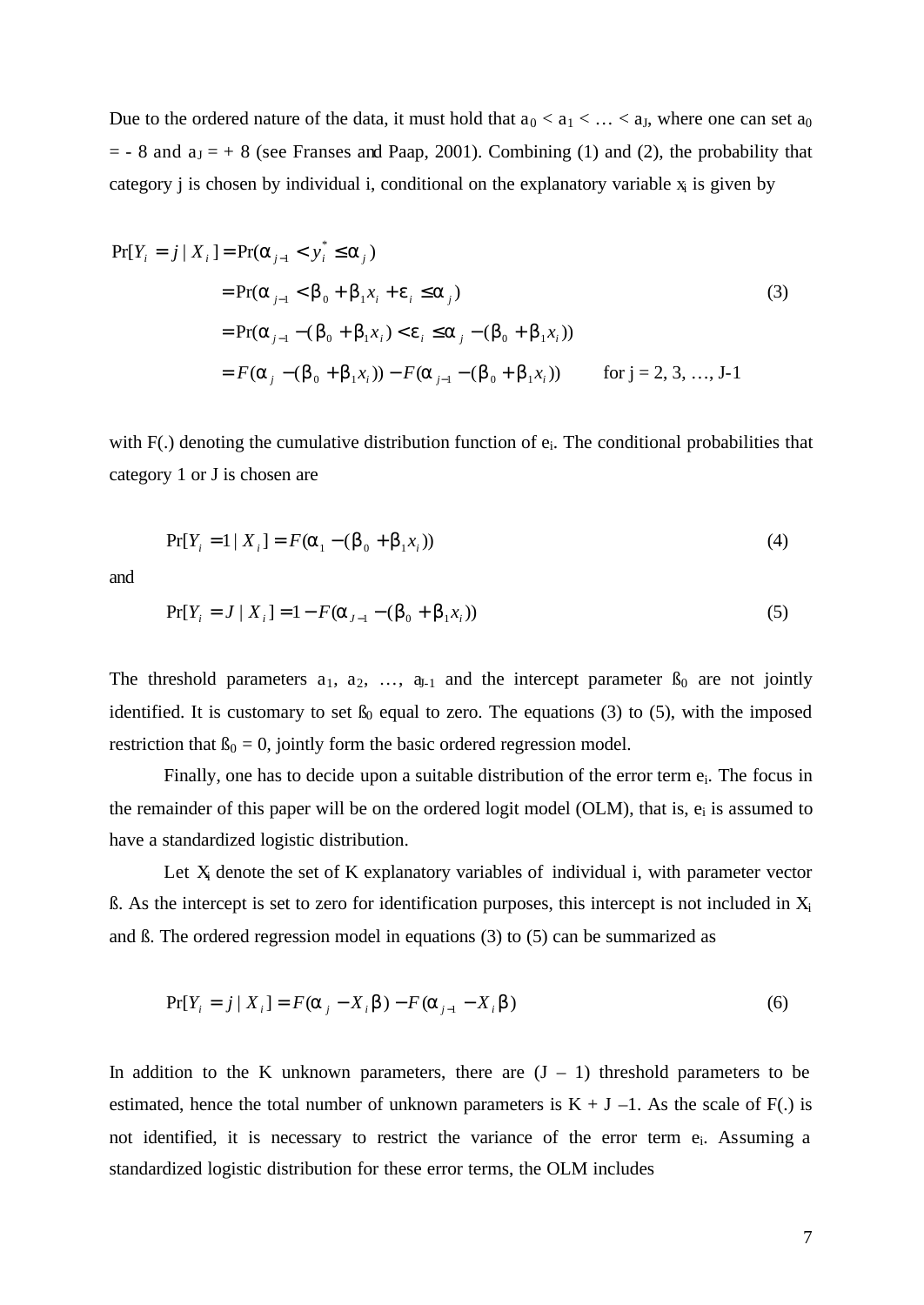$$
F(\mathbf{a}_j - X_i \mathbf{b}) = \frac{\exp(\mathbf{a}_j - X_i \mathbf{b})}{1 + \exp(\mathbf{a}_j - X_i \mathbf{b})}
$$
(7)

As the distribution is standardized, the variance of  $e_i$  is fixed to  $\frac{1}{3}p^2$ . For more details, see Greene (1993) and Franses and Paap (2001), among others.

In this paper we will consider model (7) for all students in Rotterdam and Maastricht. We include the threshold parameters and the regressors when multiplied by city-specific dummy variables. This also allows us to test whether the thresholds are the same across cities, whether the  $\beta$  parameters are heterogeneous, or whether all parameters are equal across the two universities. To test these hypotheses, we consider likelihood ratio (LR) test statistics.

### 3.2 Results

It is important to note that the opinions on attributes are also ordinal variables. Additionally, as the respondents give opinions on 25 specific (and highly correlated) statements, it seems wise to summarize this information in fewer variables. We summarize the statements by type of attribute using principal component analysis (PCA). This PCA is done for Maastricht and Rotterdam, separately. It turns out for all cases that about 70% of the variance are covered by the first principal component. We denote these as FAC, CUR, TEA, EDU and ORG. Of course, we expect these variables to have a positive impact on the overall rating. The subscripts \_R and \_M are used to denote variables that relate only to students in Rotterdam and Maastricht, respectively.

Next, we relate the overall perceived quality (as rated on a five-point scale, with 1 being very poor and 5 representing very good) to these five principal components using an ordered logit model. As there are five answer categories, there are four threshold parameters to be estimated. However, not a single respondent perceived the overall quality of his or her education as really poor (rating 1), so the first threshold parameter cannot be estimated. This means that three threshold parameters are estimated. Following the Eviews program, which is used to compute the estimates, these parameters are denoted as LIMIT2, LIMIT3 and LIMIT4. Hence, LIMIT2 represents the threshold parameter between alternative 2 and 3.

As mentioned, we consider four models, that is, we consider a standard OLM with assumption of homogeneity, an OLM with both heterogeneous parameters and thresholds, an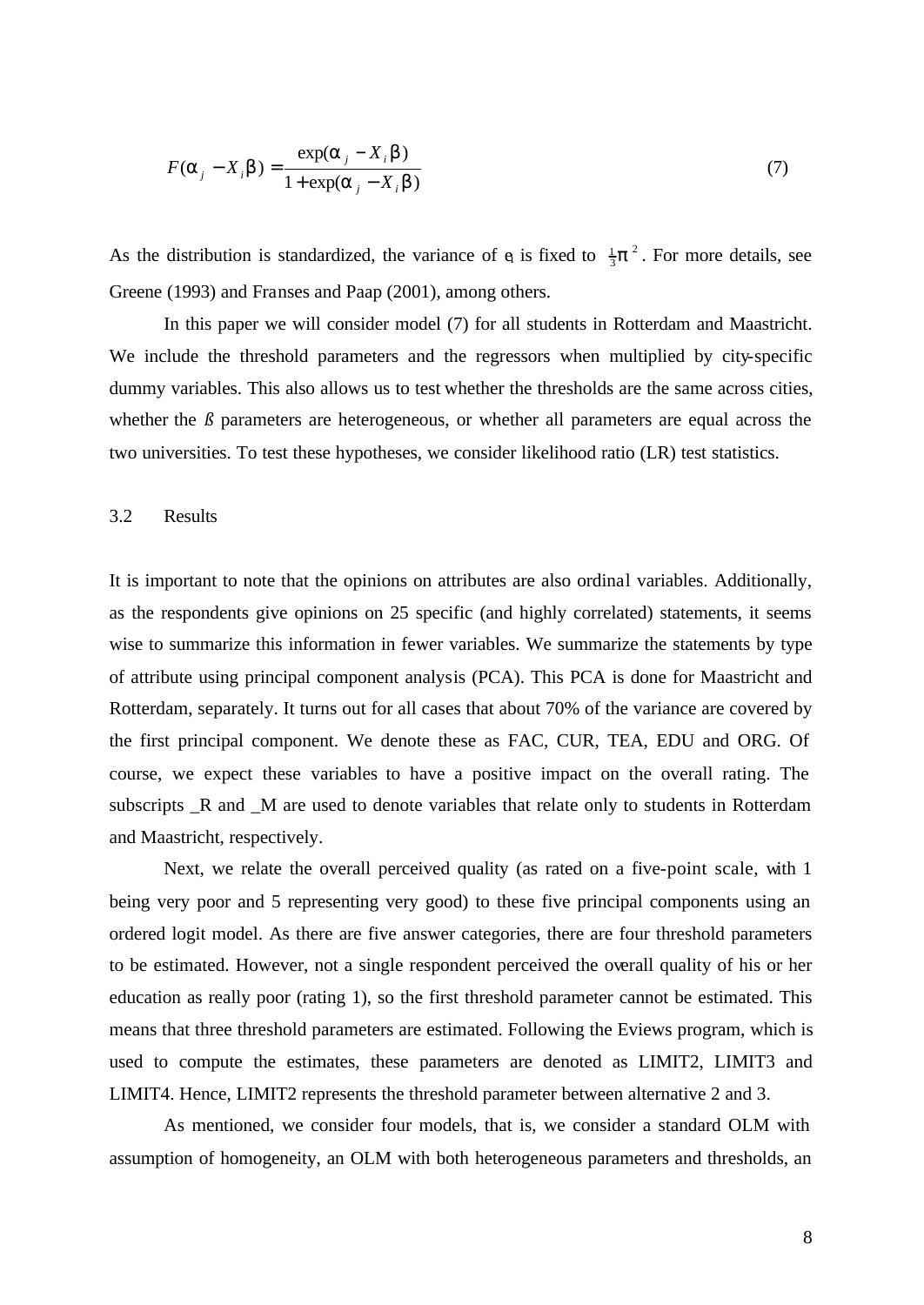OLM with heterogeneous parameters and homogenous thresholds, and an OLM with homogeneous parameters and heterogeneous thresholds. Using LR tests, we formally select the model that is statistically most relevant. Taking the model with both heterogeneous thresholds and parameters as the baseline model, the other models are all nested in this model. The LR tests suggest that homogeneous parameters should be rejected, while the thresholds appear to be equal across universities. Next, we use LR tests to see if specific parameters can be set equal across the two universities, or whether parameters are equal to zero. The final model for the overall rating explained by the opinions on attributes is given in Table 3.

| Dependent variable: overall rating of study |                    |            |             |        |  |  |  |  |  |
|---------------------------------------------|--------------------|------------|-------------|--------|--|--|--|--|--|
|                                             | <b>Coefficient</b> | Std. Error | z-Statistic | Prob.  |  |  |  |  |  |
| CUR_R                                       | 1.1600             | 0.2805     | 4.1361      | 0.0000 |  |  |  |  |  |
| EDU M                                       | 0.9995             | 0.2698     | 3.7043      | 0.0002 |  |  |  |  |  |
| ORG M                                       | 0.7943             | 0.2839     | 2.7980      | 0.0051 |  |  |  |  |  |
| <b>Limit Points</b>                         |                    |            |             |        |  |  |  |  |  |
| LIMIT <sub>2</sub>                          | $-2.7714$          | 0.3529     | $-7.8526$   | 0.0000 |  |  |  |  |  |
| LIMIT <sub>3</sub>                          | $-0.1489$          | 0.1959     | $-0.7604$   | 0.4470 |  |  |  |  |  |
| LIMIT4                                      | 3.5458             | 0.4455     | 7.9586      | 0.0000 |  |  |  |  |  |
| Number of coefficients                      | 6                  |            |             |        |  |  |  |  |  |
| Pseudo- $R^2$                               | 0.1417             |            |             |        |  |  |  |  |  |

Table 3: Estimation results of final model of opinions on sub-areas

This table shows that for students in Maastricht different attributes explain the level of overall satisfaction than for students in Rotterdam. All variables have the expected sign. In Rotterdam, the content of the curriculum is the only statistically significant explanatory variable. Students in Maastricht, however, attach importance to education and examination and to the organization and communication of the school. This might be attributed to the concept of PGO. As in a PGO environment no lectures are given, and students are expected to familiarize themselves with the course material by actively studying in small discussion groups, students haven chosen this learning method and attach importance to acquiring research skills. Students in Rotterdam might be viewed as more career-oriented, so they may be more interested in a coherent curriculum with sufficient possibilities for labor market orientation and traineeships.

Our second model concerns the relation between the overall rating and the individualspecific characteristics. We demean all variables for computational reasons. We use the following variables: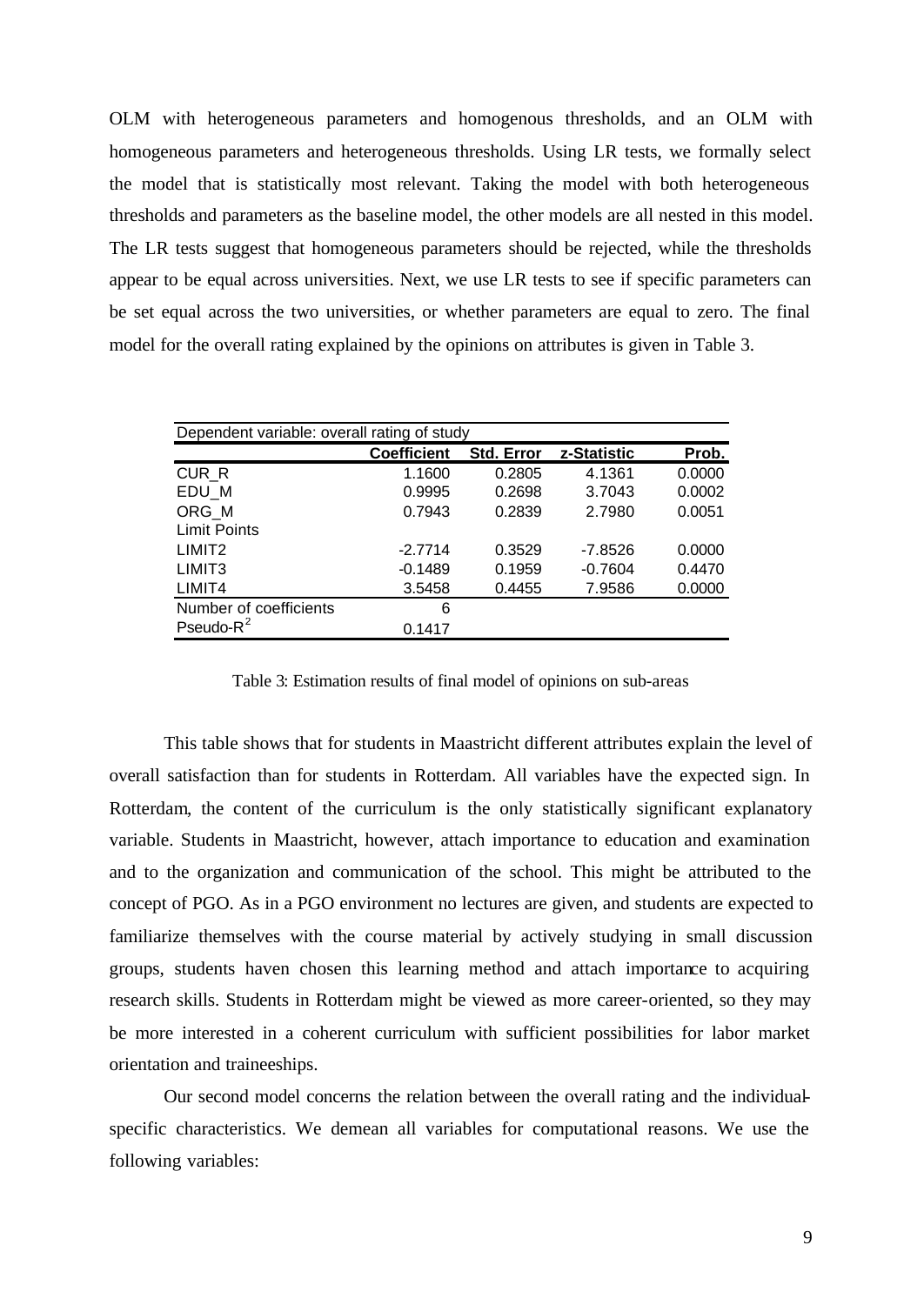- AGE age of respondent
- GENDER gender of respondent
- YEAR year in which respondent has started current economics study
- COLLEGE respondent has enjoyed college or university education prior to current education (equals 1 if yes, otherwise 0)
- INFO respondent has attended information meetings at other universities on economics studies (equals 1 if yes, otherwise 0)
- LIVING\_OUT respondent is living on his/her own, and not with parents (equals 1 if yes, otherwise 0)
- REGIONAL respondent is a regional student, that is, the parents live in the province in which the university is located (equals 1 if yes, otherwise 0)

Once again, the subscripts \_R and \_M are used to denote variables that relate only to students in Rotterdam and Maastricht, respectively.

We use the same empirical strategy as before, and we end up with the baseline model with heterogeneous parameters and heterogeneous thresholds. This final model is given in Table 4.

| Dependent variable: overall rating of study |                    |                   |             |        |  |  |  |  |
|---------------------------------------------|--------------------|-------------------|-------------|--------|--|--|--|--|
|                                             | <b>Coefficient</b> | <b>Std. Error</b> | z-Statistic | Prob.  |  |  |  |  |
| <b>INFO</b>                                 | $-0.7368$          | 0.4071            | $-1.8099$   | 0.0703 |  |  |  |  |
| AGE M                                       | 1.0631             | 0.4908            | 2.1661      | 0.0303 |  |  |  |  |
| YEAR M                                      | 2.8239             | 0.9754            | 2.8950      | 0.0038 |  |  |  |  |
| COLLEGE M                                   | $-7.6593$          | 3.2791            | $-2.3358$   | 0.0195 |  |  |  |  |
| <b>Limit Points</b>                         |                    |                   |             |        |  |  |  |  |
| LIMIT <sub>2</sub> R                        | $-2.5048$          | 0.4254            | $-5.8885$   | 0.0000 |  |  |  |  |
| LIMIT2_M                                    | $-4.9890$          | 1.2053            | $-4.1393$   | 0.0000 |  |  |  |  |
| LIMIT3 R                                    | $-0.3615$          | 0.2822            | $-1.2811$   | 0.2002 |  |  |  |  |
| LIMIT3 M                                    | $-1.9640$          | 0.7825            | $-2.5099$   | 0.0121 |  |  |  |  |
| LIMIT4                                      | 2.7211             | 0.4464            | 6.0961      | 0.0000 |  |  |  |  |
| Number of coefficients                      | 9                  |                   |             |        |  |  |  |  |
| Pseudo- $R^2$                               | 0.1219             |                   |             |        |  |  |  |  |

Table 4: Estimation results of final model of background variables

As is clear from Table 4, there is a single background variable that has a significant influence for both Rotterdam and Maastricht students, and this is the dummy variable indicating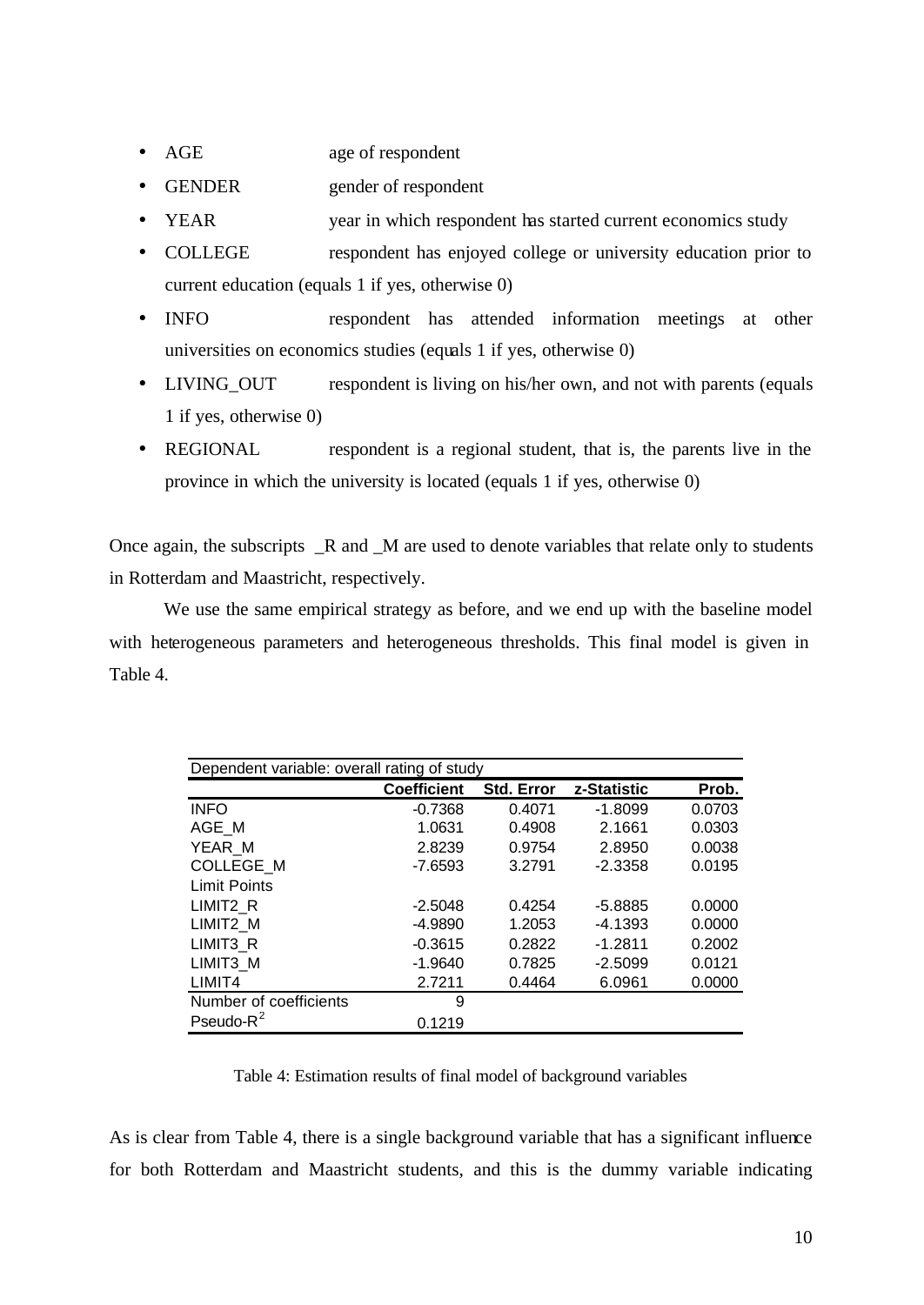whether the respondent has attended an information meeting at another university. Apparently, students who have attended such meetings tend to be less positive about their current education program than those who have not done so. Students who are more actively involved in selecting a university might thus be regarded as more critical consumers of education.

For students at the university of Maastricht, there are a few more background variables with a significant influence on the overall perceived quality. College graduates and students who have already enjoyed other academic education tend to be more negative, while older students are more positive in Maastricht. The year in which the respondent has started the current education is also of significant importance in Maastricht.

In order to facilitate interpretation of the model and its parameter estimates, we consider a typical student, who is defined by a set of values for the background variables. All these background variables are set to their mean values. Variables, which do not have significant impact, are not included. Next to this typical student, some other hypothetical students are considered who differ from the first only with respect to one background variable. The idea is to calculate the estimated probabilities that these students will rate the overall quality of their education with 2 (poor), 3 (mediocre), 4 (good), or 5 (very good), using the model estimates in Table 4. As there are four significant background variables, an equal number of additional hypothetical students are constructed to illustrate the effects of these variables. In sum, we consider five hypothetical students, and their characteristics are summarized in Table 5.

|                | <b>Student</b> |      |      |      |      |  |  |  |
|----------------|----------------|------|------|------|------|--|--|--|
|                |                | 2    | 3    | Δ    | 5    |  |  |  |
| AGE            | 22.5           | 21   | 22.5 | 22.5 | 22.5 |  |  |  |
| <b>YEAR</b>    | 1997           | 1997 | 1996 | 1997 | 1997 |  |  |  |
| <b>COLLEGE</b> | no             | no   | no   | yes  | no   |  |  |  |
| <b>INFO</b>    | no             | no   | no   | no   | ves  |  |  |  |

### Table 5: Five hypothetical students

The estimated probabilities that these students perceive the quality of their education as poor, mediocre, good, or very good is then calculated for Maastricht and for Rotterdam students. The results can be found in Tables 6 and 7. Note that due to rounding, the numbers do not necessarily add to 100%.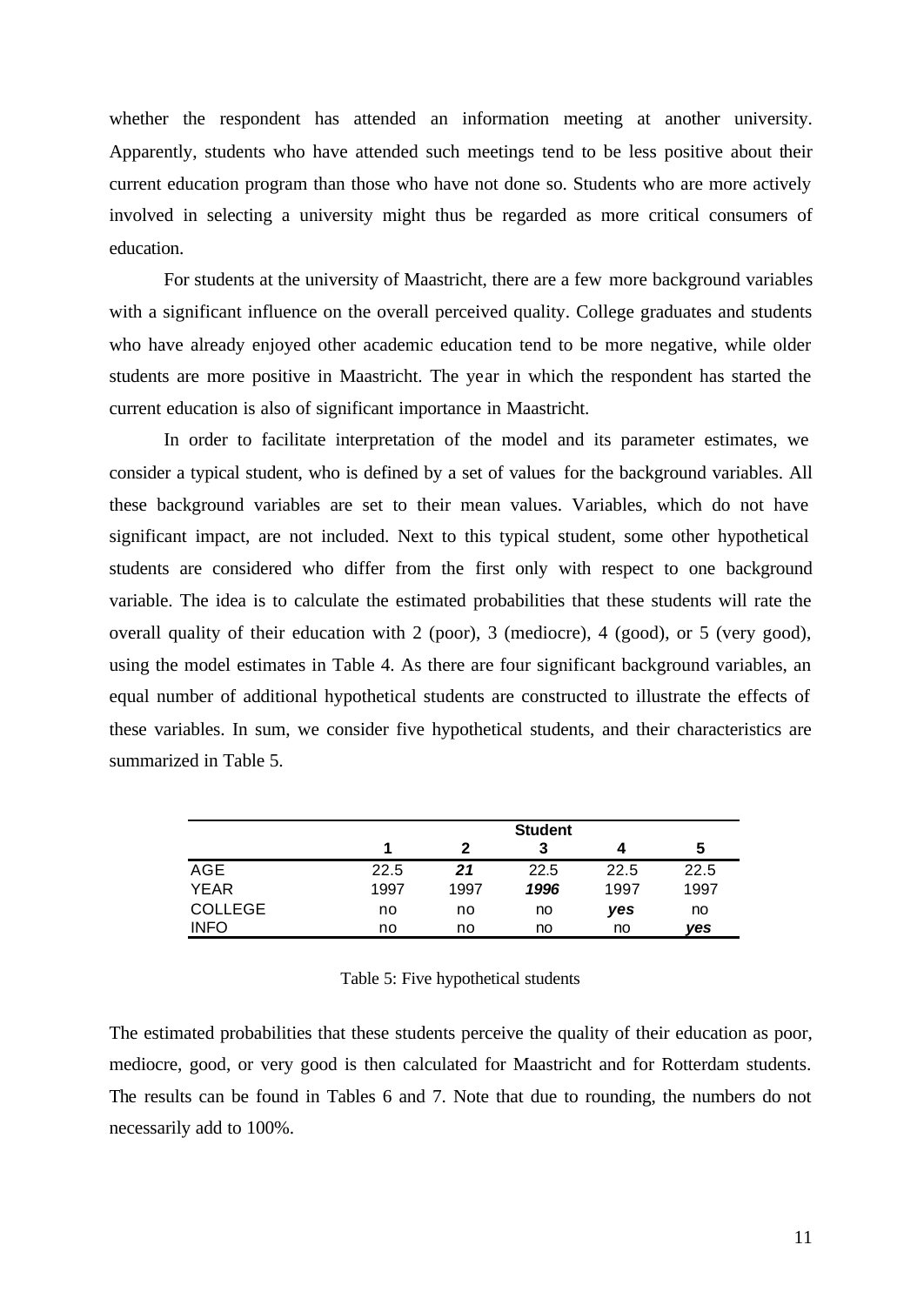| <b>Maastricht</b>                           | <b>Probability of rating</b> |         |         |         |  |  |
|---------------------------------------------|------------------------------|---------|---------|---------|--|--|
|                                             | 2                            |         | 4       | 5.      |  |  |
| Student 1: benchmark                        | $1.1\%$                      | 17.1%   | 77.9%   | 4.0%    |  |  |
| Student 2: younger student                  | 5.5%                         | 48.8%   | 44.9%   | 0.8%    |  |  |
| Student 3: more senior student              | 15.3%                        | 63.5%   | 20.9%   | 0.2%    |  |  |
| Student 4: college-graduate                 | 95.8%                        | $4.0\%$ | $0.2\%$ | $0.0\%$ |  |  |
| Student 5: has attended info at other univ. | 2.2%                         | 29.4%   | 66.4%   | 2.0%    |  |  |

Table 6: Estimated probabilities of overall ratings for hypothetical students in Maastricht

| Rotterdam                                   | <b>Probability of rating</b> |       |       |      |  |  |  |
|---------------------------------------------|------------------------------|-------|-------|------|--|--|--|
|                                             |                              |       |       |      |  |  |  |
| Student 1: benchmark                        | 7.6%                         | 33.5% | 52.8% | 6.2% |  |  |  |
| Student 2: younger student                  | 7.6%                         | 33.5% | 52.8% | 6.2% |  |  |  |
| Student 3: more senior student              | 7.6%                         | 33.5% | 52.8% | 6.2% |  |  |  |
| Student 4: college-graduate                 | 7.6%                         | 33.5% | 52.8% | 6.2% |  |  |  |
| Student 5: has attended info at other univ. | 14.6%                        | 44.7% | 37.7% | 3.1% |  |  |  |

Table 7: Estimated probabilities of overall ratings for hypothetical students in Rotterdam

Note that three of the four background variables are statistically significant only for the Maastricht students, and hence a change in their values does not alter the estimated probabilities for students in Rotterdam.

The results in Table 6 suggest that a type-4 Maastricht student, who has enjoyed college or academic education prior to the current education, is more negative than the "average" student. A younger student in Maastricht tends be more negative than the benchmark student, as can be seen from the estimated probabilities of student 2 versus 1. A more senior student (in terms of years actually spent studying economics, type 3) of the University of Maastricht also seems to be more negative in his/her overall judgment.

It is now interesting to compare the outcomes for Maastricht and Rotterdam. Comparing Tables 6 and 7 reveals that the typical student in Rotterdam has a higher probability of giving the highest rating, yet s/he is also more likely to give the lower ratings of 2 and 3. The expected rating in Maastricht is 3.85, while in Rotterdam this is 3.58. Hence, in Maastricht, the typical student seems to be more positive than in Rotterdam. Recall that in the Elsevier 2000 survey and in the present survey, the average overall rating of the perceived quality of the education is equal for Rotterdam and Maastricht (6.9 and 6.97 respectively, see Appendix A). In other words, the unconditional average overall rating is equal for students in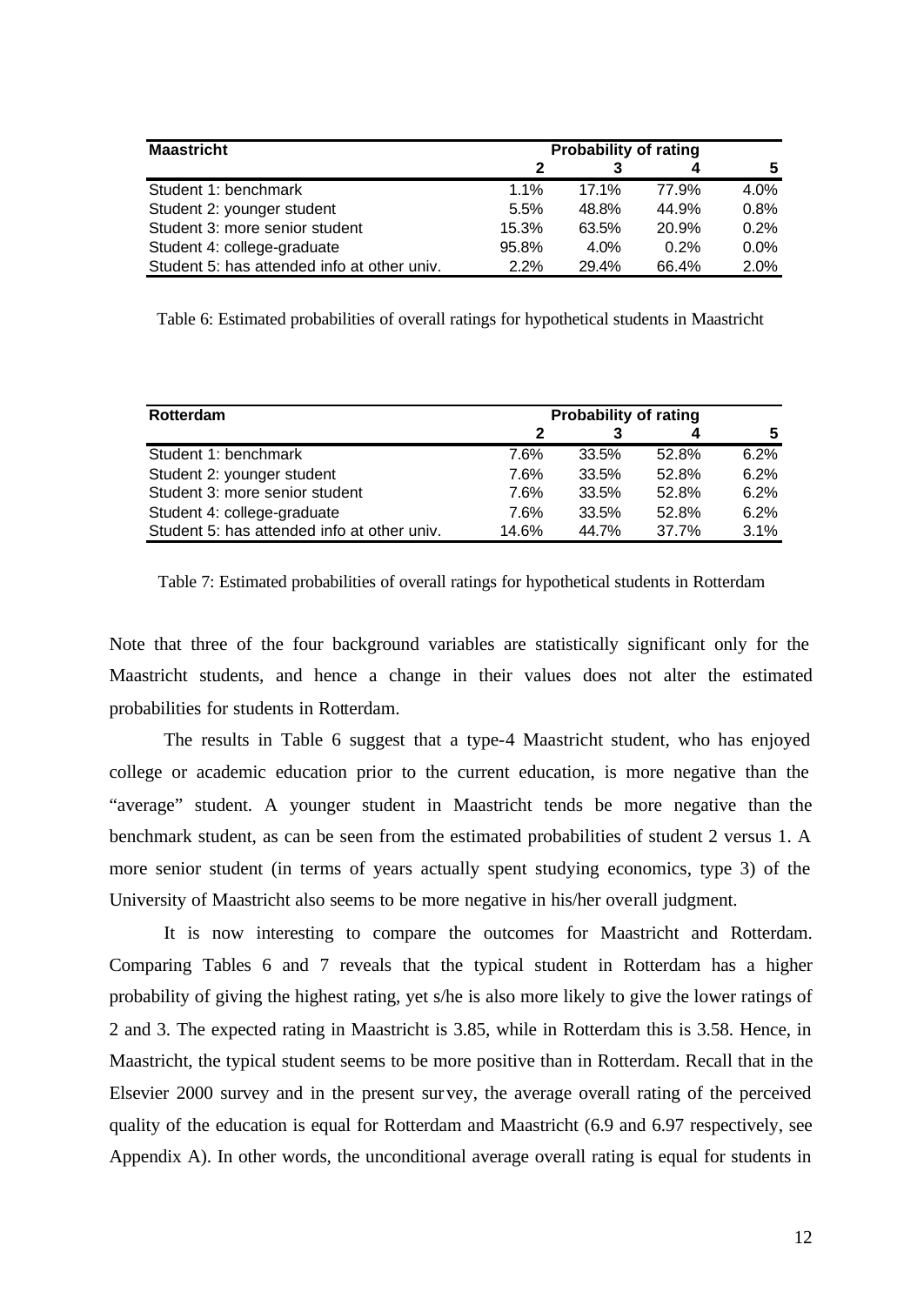both cities, while we find that typical students of the University of Maastricht are more satisfied with their studies than their colleagues in Rotterdam.

Before we discuss our findings, we should mention one consequence of our approach. Note that the percentage of respondents that has attended information meetings at other universities is much higher for students at the University of Maastricht (67.7 percent) than for the students at the Erasmus University Rotterdam (35.7 percent). As the attendance of such meetings has a negative effect on the rating of the overall quality, the average rating of each sample may be equal, despite the fact that a student in Maastricht is likely to be more positive than a student with the same characteristics in Rotterdam. The negative influence of the dummy variable COLLEGE, which is only significant for Maastricht, adds to this effect. This implies that a typical student in Maastricht is likely to rate the quality of his/her education higher than his identical counterpart (in terms of background variables) in Rotterdam. The average overall rating is nonetheless equal for both universities, due to the influence of some background variables.

Consequently, the reported unconditional average ratings, as reported each year by Elsevier, should be treated with caution. The samples that are used to construct these ratings may differ in terms of background variables that may have a significant influence on this rating. Even if the background variables of these samples are comparable across samples, the influence of these variables may differ across the samples.

### 4. DISCUSSION

Our survey results lead to the following two general conclusions. The first is that students in Maastricht value different attributes in their overall judgment than Rotterdam students. For Maastricht it is the type of education and the organization of the school, while for Rotterdam it is the educational program. This implies that when school administrators aim to improve the overall ratings, they should emphasize and improve these attributes. Note, however, that part of this finding might be due to self-selection effects, that is, students who favor the PGO method in Maastricht choose for Maastricht.

Our second result is that a typical student in Maastricht gives higher overall ratings than the same type of student in Rotterdam. Naturally, this can have two causes. The first is that students in Maastricht generally have a more positive attitude, and hence also to the evaluation of their academic program. The second is that the economics study in Maastricht is truly better. Our results cannot disentangle these two causes, and further research is needed.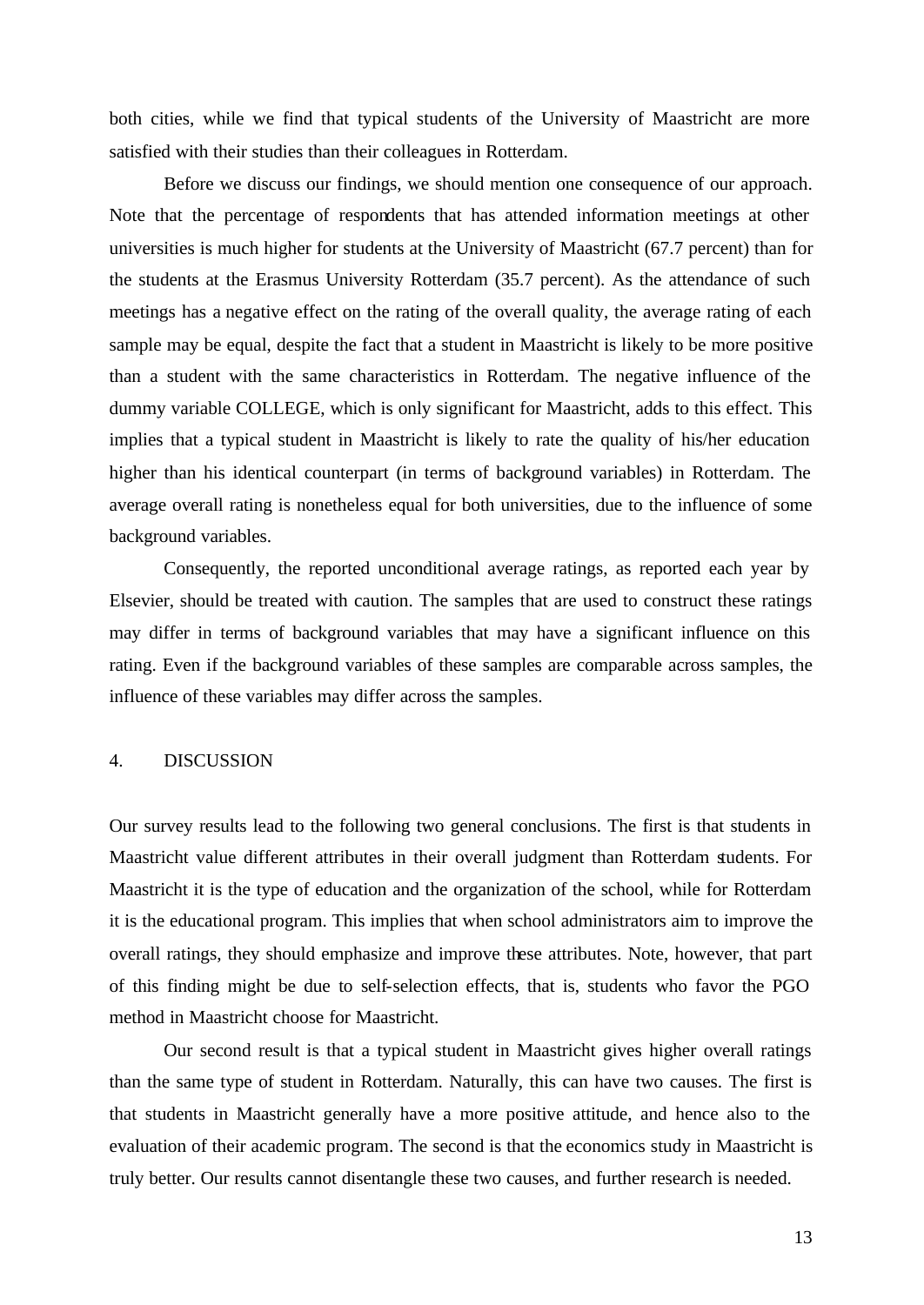The final conclusion to be drawn for our empirical analysis is that it is too bad that Elsevier and NIPO destroy their databases. Simply comparing numbers is not very informative, and statistical models convey many more insights. Indeed, our study shows that there is much to learn from the individual data. For example, it turns out that there are identifiable students in Maastricht who tend to be very unhappy with the study. To improve the overall rating, one can make an effort to see what the concerns are of these students.

### **REFERENCES**

Elsevier (2000), Special Edition "De Beste Studies", October 2000. Elsevier (2001), Special Edition "De Beste Hogescholen en Universiteiten", October 2001. Franses, P.H., and R. Paap (2001), *Quantitative Models in Marketing Research*, Cambridge: Cambridge University Press. Greene, W.H. (1993), *Econometric Analysis*, 2<sup>nd</sup> edition, New Jersey: Prentice Hall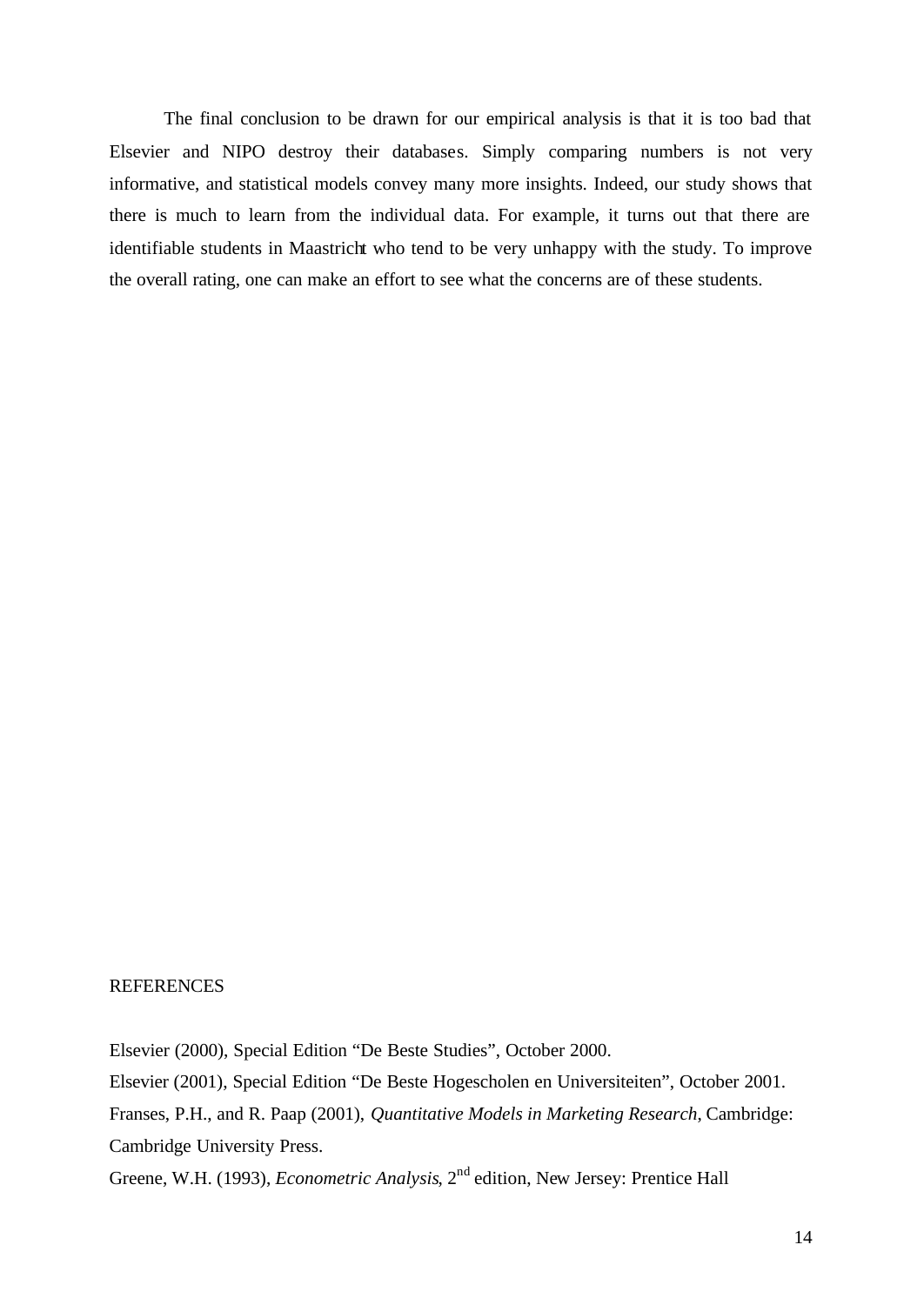## **Appendix A**

### Dutch:

#### **Instructie**

Hieronder staan zowel een aantal stellingen als een aantal vragen. Geef aub bij elke stelling aan in hoeverre je het met deze stelling eens bent op een schaal van 1 tot 5, waarbij 1 staat voor zeer mee **on**eens en 5 voor zeer mee eens. Bij een vraag kan je eveneens kiezen uit een schaal van 1 tot 5, waarbij 1 staat voor zeer slecht en 5 staat voor zeer goed. Je kunt je keuze aangeven door het corresponderende nummer te omcirkelen.

#### **Algemeen**

• Hoe beoordeel je de kwaliteit van de universitaire opleiding die je momenteel volgt?

| Zeer slecht |  | Zeer goed |  |
|-------------|--|-----------|--|

• Als iemand mij vraagt aan welke universiteit ik het beste economie kan studeren, dan raad ik diegene de Erasmus Universiteit Rotterdam aan.  $\begin{array}{ccccccc}\n2 & 4 & 5\n\end{array}$ 

| Zeer mee oneens |  | Zeer mee eens |  |
|-----------------|--|---------------|--|
|                 |  |               |  |

### **Faciliteiten**

Hoe beoordeel je de onderstaande studiefaciliteiten voor de opleiding economie aan de Erasmus Universiteit Rotterdam?

| Zitplaatsen, beschikbaarheid computers                                                                   |             |                 | 2                           | 3 | $\overline{4}$ | 5             |  |
|----------------------------------------------------------------------------------------------------------|-------------|-----------------|-----------------------------|---|----------------|---------------|--|
| Beschikbaarheid syllabi                                                                                  |             |                 | 2                           | 3 | 4              | 5             |  |
| Lokatie tentamen                                                                                         |             |                 | $\overline{c}$              | 3 | $\overline{4}$ | 5             |  |
|                                                                                                          | Zeer slecht |                 |                             |   |                | Zeer goed     |  |
| <b>Inrichting opleiding</b>                                                                              |             |                 |                             |   |                |               |  |
| De propedeuse geeft een goed beeld van het vakgebied                                                     |             |                 |                             |   |                |               |  |
|                                                                                                          |             |                 | $\mathcal{D}_{\mathcal{L}}$ | 3 | $\overline{4}$ | 5             |  |
|                                                                                                          |             | Zeer mee oneens |                             |   |                | Zeer mee eens |  |
| Het doctoraal-programma vormt een coherente afspiegeling van mijn vakgebied                              |             |                 |                             |   |                |               |  |
|                                                                                                          |             |                 | 2                           | 3 | 4              | 5             |  |
|                                                                                                          |             | Zeer mee oneens |                             |   |                | Zeer mee eens |  |
| Het vaste programma van de doctoraalfase en de keuzemogelijkheden sluiten inhoudelijk goed op elkaar aan |             |                 |                             |   |                |               |  |
|                                                                                                          |             |                 | 3                           | 4 | 5              |               |  |
|                                                                                                          |             | Zeer mee oneens |                             |   |                | Zeer mee eens |  |
| De doctoraalfase bevat voldoende keuzemogelijkheden na de basisopleiding                                 |             |                 |                             |   |                |               |  |
|                                                                                                          |             |                 | $\mathcal{D}_{\mathcal{L}}$ | 3 | 4              | 5             |  |
|                                                                                                          |             | Zeer mee oneens |                             |   |                | Zeer mee eens |  |
| Er zijn voldoende mogelijkheden voor stages of een andere vorm van kennismaking met de arbeidsmarkt      |             |                 |                             |   |                |               |  |
|                                                                                                          |             | 2               | 3                           | 4 | 5              |               |  |
|                                                                                                          |             | Zeer mee oneens |                             |   |                | Zeer mee eens |  |
| De onderdelen van het studieprogramma zijn relevant voor de opleiding                                    |             |                 |                             |   |                |               |  |
|                                                                                                          |             |                 |                             | 3 | 4              | 5             |  |
|                                                                                                          |             | Zeer mee oneens |                             |   |                | Zeer mee eens |  |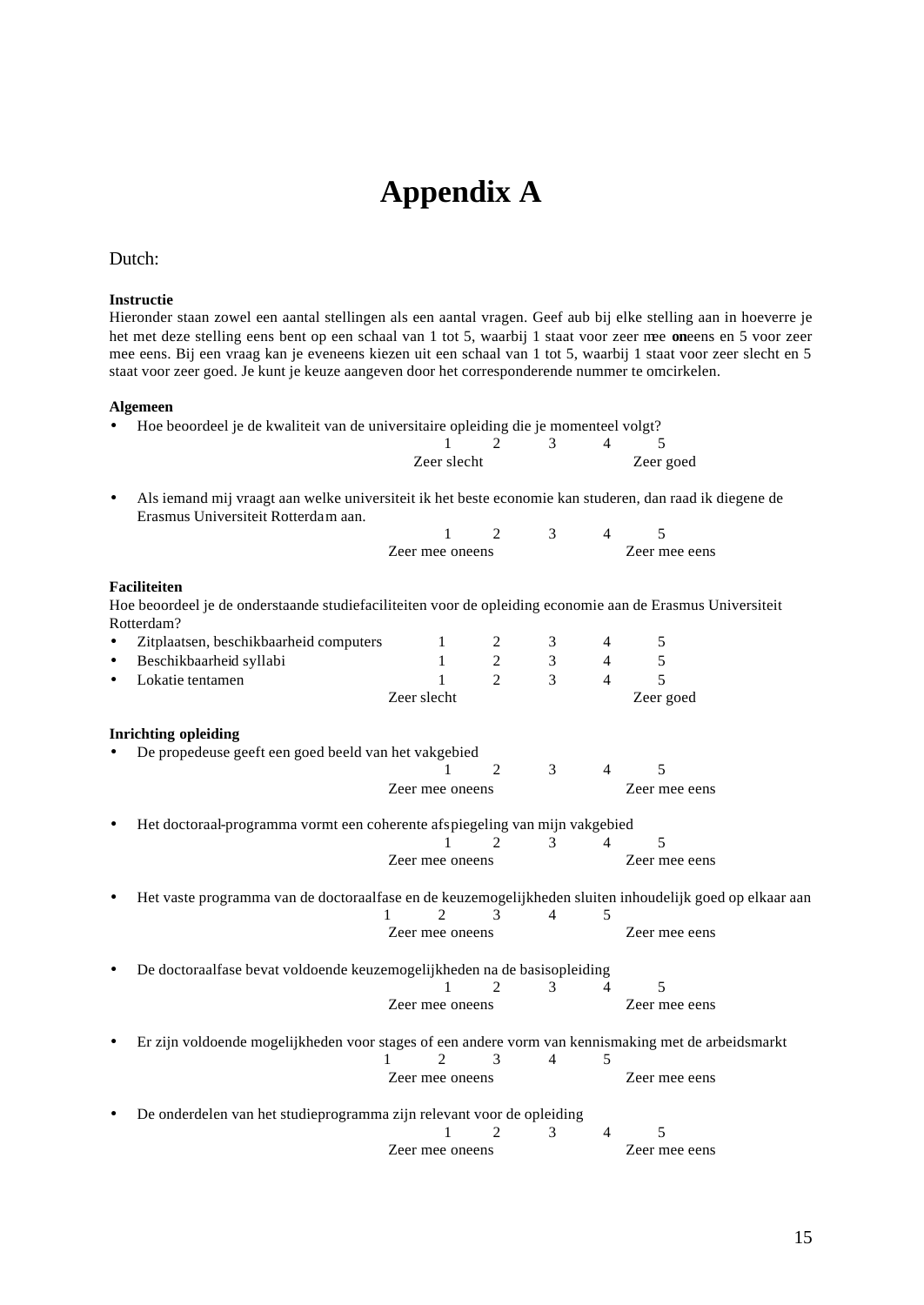|           | <b>Docenten</b>                                                                                      |                  |                |                |                |                        |  |
|-----------|------------------------------------------------------------------------------------------------------|------------------|----------------|----------------|----------------|------------------------|--|
|           | Hoe beoordeel je je universitaire docenten op de volgende punten?                                    |                  |                |                |                |                        |  |
| $\bullet$ | Vakdeskundigheid                                                                                     | 1                | 2              | 3              | 4              | 5                      |  |
| ٠         | Didactische kwaliteiten                                                                              | 1                | 2              | 3              | $\overline{4}$ | 5                      |  |
| $\bullet$ | Inzet en enthousiasme                                                                                | 1                | 2              | 3              | $\overline{4}$ | 5                      |  |
| $\bullet$ | Bereikbaarheid                                                                                       | 1                | 2              | 3              | 4              | 5                      |  |
|           |                                                                                                      | Zeer slecht      |                |                |                | Zeer goed              |  |
|           |                                                                                                      |                  |                |                |                |                        |  |
|           | <b>Onderwijs en toetsing</b>                                                                         |                  |                |                |                |                        |  |
|           | De propedeuse is te halen in de daarvoor gestelde tijd                                               |                  |                |                |                |                        |  |
|           |                                                                                                      |                  | 2              | 3              | $\overline{4}$ | 5                      |  |
|           |                                                                                                      | Zeer mee oneens  |                |                |                | Zeer mee eens          |  |
|           | Het doctoraal is te halen in de daarvoor gestelde tijd                                               |                  |                |                |                |                        |  |
|           |                                                                                                      |                  | $\overline{2}$ | 3              | 4              | 5                      |  |
|           |                                                                                                      | Zeer mee oneens  |                |                |                | Zeer mee eens          |  |
|           | Deze opleiding leert je op een wetenschappelijke manier te denken                                    |                  |                |                |                |                        |  |
|           |                                                                                                      |                  | 2              | 3              | 4              | 5                      |  |
|           |                                                                                                      | Zeer mee oneens  |                |                |                | Zeer mee eens          |  |
|           | Deze opleiding besteed voldoende aandacht aan het bijbrengen van onderzoeksvaardigheden              |                  |                |                |                |                        |  |
|           |                                                                                                      | 1                | 2              | 3              | $\overline{4}$ | 5                      |  |
|           |                                                                                                      | Zeer mee oneens  |                |                |                | Zeer mee eens          |  |
|           | Deze opleiding besteed voldoende aandacht aan het bijbrengen van communicatieve vaardigheden         | 1                | 2              | 3              | $\overline{4}$ |                        |  |
|           |                                                                                                      |                  |                |                |                | 5                      |  |
|           |                                                                                                      | Zeer mee oneens  |                |                |                | Zeer mee eens          |  |
|           | Hoe beoordeel je de kwaliteit van het onderstaande?                                                  |                  |                |                |                |                        |  |
| $\bullet$ | Colleges                                                                                             | 1                | 2              | 3              | 4              | 5                      |  |
| $\bullet$ | Syllabi                                                                                              | $\mathbf 1$      | 2              | 3              | $\overline{4}$ | 5                      |  |
|           |                                                                                                      | $\mathbf 1$      | 2              | $\mathfrak{Z}$ | $\overline{4}$ | 5                      |  |
| ٠         | Aansluiting studiemateriaal - tentamen                                                               |                  | $\overline{c}$ | 3              | 4              | 5                      |  |
|           | Aansluiting college - tentamen                                                                       | 1<br>Zeer slecht |                |                |                |                        |  |
|           |                                                                                                      |                  |                |                |                | Zeer goed              |  |
|           | Organisatie & Communicatie                                                                           |                  |                |                |                |                        |  |
|           | Hoe beoordeel je de onderstaande aspecten van de Erasmus Universiteit Rotterdam?                     |                  |                |                |                |                        |  |
| $\bullet$ | Communicatie tussen faculteit en student                                                             | 1                | 2              | 3              | 4              | 5                      |  |
| $\bullet$ | College- en tentamenroosters                                                                         | $\mathbf 1$      | 2              | 3              | $\overline{4}$ | 5                      |  |
| $\bullet$ | Termijn tentamenuitslagen                                                                            | 1                | $\overline{c}$ | 3              | $\overline{4}$ | 5                      |  |
|           |                                                                                                      | Zeer slecht      |                |                |                | Zeer goed              |  |
|           |                                                                                                      |                  |                |                |                |                        |  |
|           | Tot slot volgen nog een paar achtergrondvragen:                                                      |                  |                |                |                |                        |  |
|           |                                                                                                      |                  |                |                |                |                        |  |
|           | Hoe oud ben je?                                                                                      |                  |                |                |                | <i>jaar</i>            |  |
|           |                                                                                                      |                  |                |                |                |                        |  |
|           | Wat is je geslacht?                                                                                  |                  |                |                |                | Man / Vrouw            |  |
|           |                                                                                                      |                  |                |                |                |                        |  |
|           | In welk jaar ben je begonnen met je economie-studie?                                                 |                  |                |                |                | .                      |  |
|           |                                                                                                      |                  |                |                |                |                        |  |
|           | Heb je hiervoor reeds een andere HBO- of WO-opleiding gedaan?                                        |                  |                |                | Ja / Nee       |                        |  |
|           |                                                                                                      |                  |                |                |                |                        |  |
| ٠         | Ben je, naast de Eramsus Universiteit Rotterdam, nog bij andere universiteiten langsgeweest om je te |                  |                |                |                |                        |  |
|           | oriënteren op de mogelijkheid om daar economie te studeren? Zo ja, bij hoeveel (excl. EUR)?          |                  |                |                |                |                        |  |
|           |                                                                                                      |                  |                |                |                | Ja, bij / Nee          |  |
|           |                                                                                                      |                  |                |                |                |                        |  |
|           | Woon je nog bij je ouders of op kamers?                                                              |                  |                |                |                | Bij ouders / op kamers |  |
|           |                                                                                                      |                  |                |                |                |                        |  |
|           | Wonen je ouders in Zuid-Holland?                                                                     |                  |                |                | Ja / Nee       |                        |  |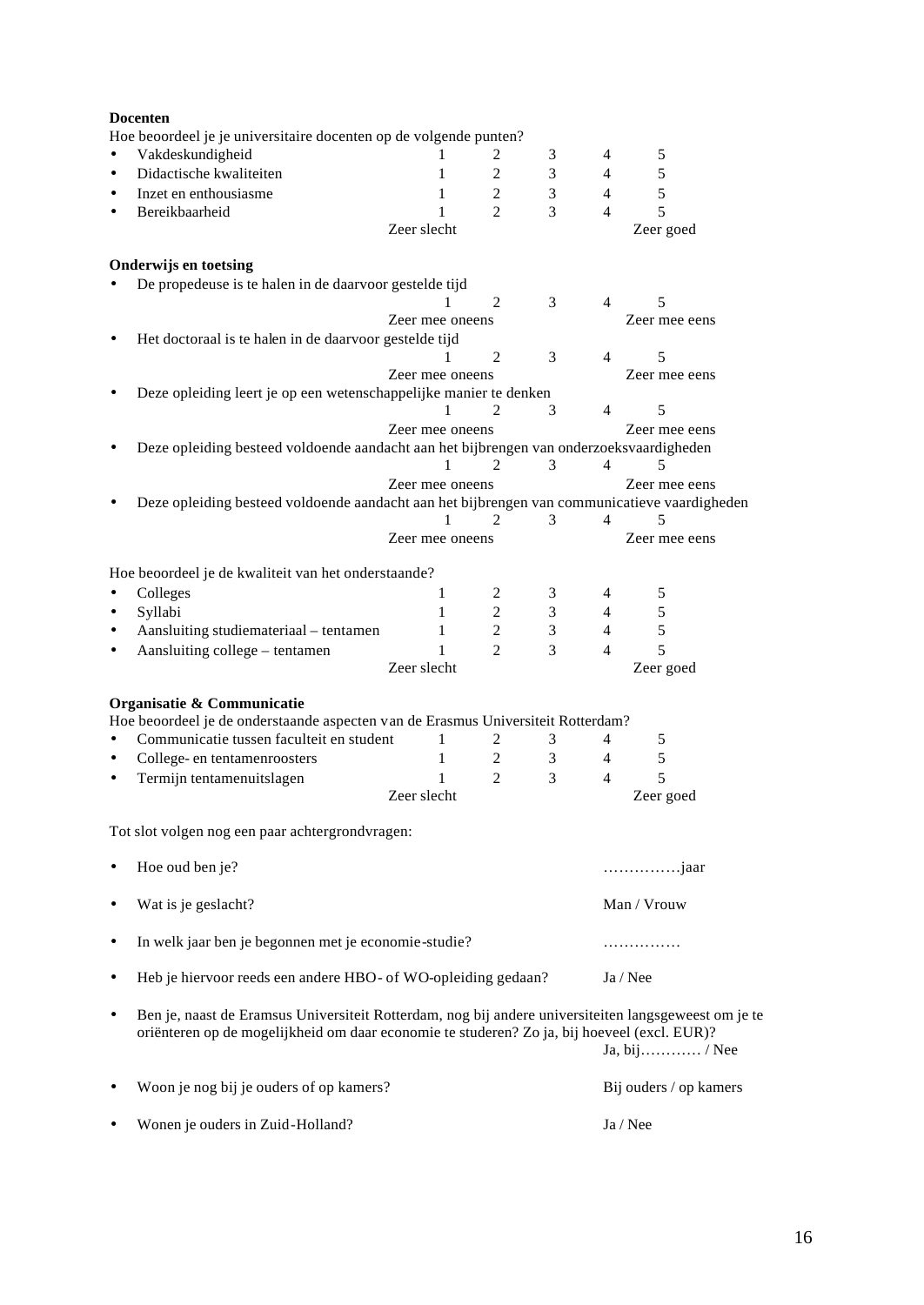### English

Below are both some questions and some statements. Please indicate, for each statement, to which extent you agree. Category 1 indicates that you strongly **dis**agree, while category 5 indicates that you strongly agree. When facing a question, you also have the choice of 1 to 5, 1 indicating very bad, 5 indicating very good. Please choose by circling the corresponding number.

### **General**

| • How do you assess the quality of your current education?                                                                             |          |             |               |                |           |  |
|----------------------------------------------------------------------------------------------------------------------------------------|----------|-------------|---------------|----------------|-----------|--|
|                                                                                                                                        |          | $1 \quad 2$ | $\mathcal{R}$ | $\overline{4}$ |           |  |
|                                                                                                                                        | Very bad |             |               |                | Very good |  |
| • If someone asks me advice about in which city he/she should go studying economics, I will recommend the<br>University of Maastricht. |          |             |               |                |           |  |

| Strongly disagree |  |  | Strongly agree |
|-------------------|--|--|----------------|

Strongly disagree Strongly agree

### **Facilities**

| How would you rate the following study-facilities for the study economics at the University of Maastricht? |                   |                             |               |                |           |                |
|------------------------------------------------------------------------------------------------------------|-------------------|-----------------------------|---------------|----------------|-----------|----------------|
| Seats, availability of computers<br>$\bullet$                                                              |                   |                             | 3             | 4              | 5         |                |
| Availability of readers / syllabi<br>$\bullet$                                                             | 1                 | 2                           | 3             | $\overline{4}$ | 5         |                |
| Location of examination                                                                                    |                   | $\mathcal{D}_{\alpha}$      | $\mathcal{E}$ | $\overline{4}$ | 5         |                |
|                                                                                                            | Very bad          |                             |               |                | Very good |                |
| <b>Educational organization</b>                                                                            |                   |                             |               |                |           |                |
| The propedeuse (first year) provides a good overview of the field of study                                 |                   |                             |               |                |           |                |
|                                                                                                            |                   |                             | $\mathcal{E}$ | 4              | 5         |                |
|                                                                                                            | Strongly disagree |                             |               |                |           | Strongly agree |
| The <i>doctoraal</i> $(2^{nd}$ through $4^{th}$ year) is a coherent reflection of the field of study       |                   |                             |               |                |           |                |
|                                                                                                            |                   | $\mathcal{D}_{\mathcal{L}}$ | 3             | $\overline{4}$ | 5         |                |
|                                                                                                            | Strongly disagree |                             |               |                |           | Strongly agree |
| The obligatory part of the <i>doctoraal</i> en the optional subjects are well attuned to each other.       |                   |                             |               |                |           |                |
|                                                                                                            |                   | $\mathcal{D}_{\mathcal{L}}$ | 3             | 4              | 5         |                |
|                                                                                                            | Strongly disagree |                             |               |                |           | Strongly agree |
| There is enough room for optional subject in the <i>doctoraal</i> , after the obligatory part              |                   |                             |               |                |           |                |
|                                                                                                            |                   | $\mathcal{D}_{\mathcal{L}}$ | 3             | $\overline{4}$ | 5         |                |
|                                                                                                            | Strongly disagree |                             |               |                |           | Strongly agree |
| There are sufficient possibilities for orientation on the labor market through means of traineeships, etc. |                   |                             |               |                |           |                |
|                                                                                                            | 1                 | 2                           | 3             | 4              | 5         |                |

| • The parts of the curriculum are relevant to the study of economics |                   |               |          |                |
|----------------------------------------------------------------------|-------------------|---------------|----------|----------------|
|                                                                      |                   | $1 \t 2 \t 3$ | $\sim$ 4 |                |
|                                                                      | Strongly disagree |               |          | Strongly agree |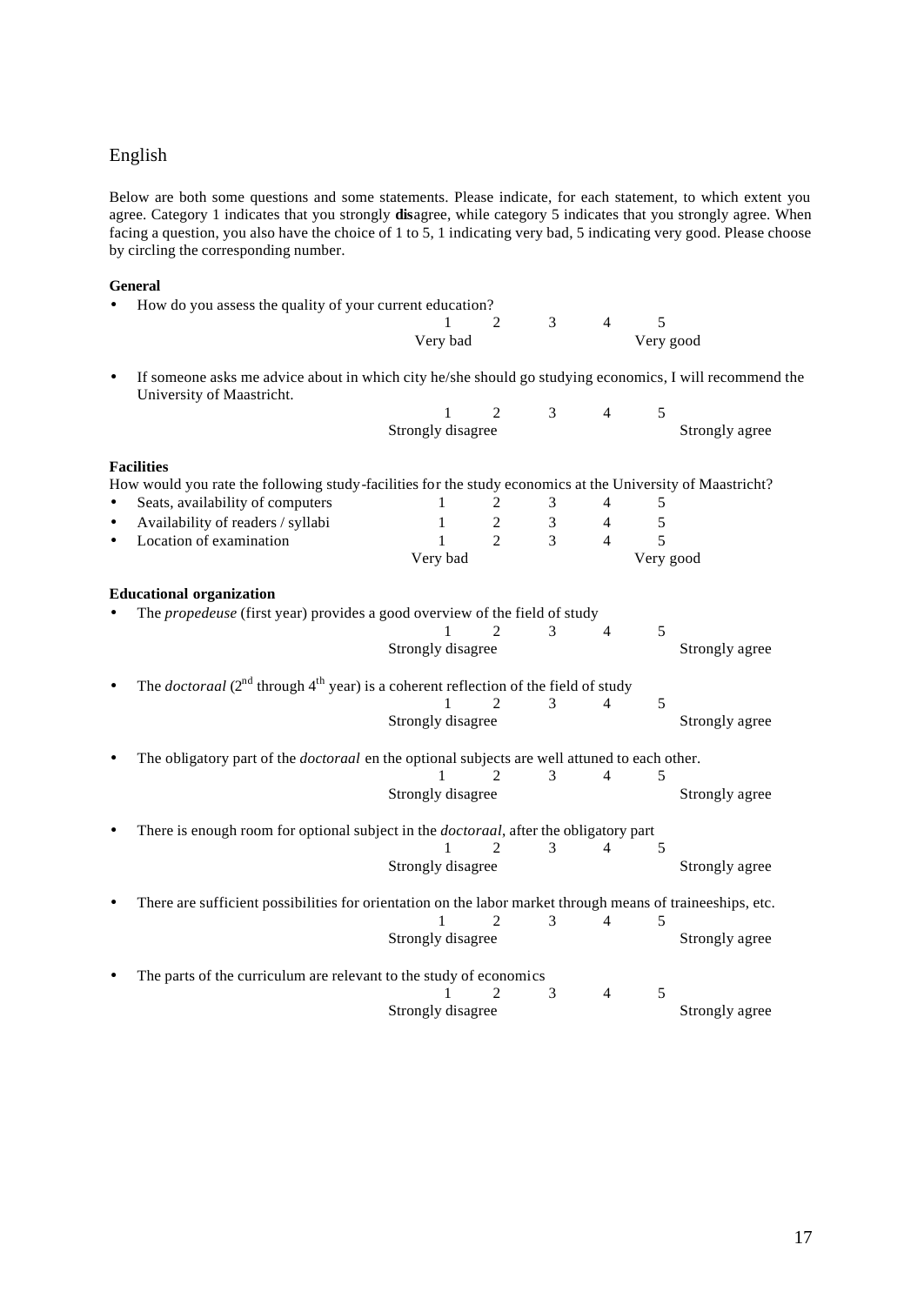|           | Tutors, lecturers, etc.                                                                                     |                   |                                                 |                |                          |                                        |                          |
|-----------|-------------------------------------------------------------------------------------------------------------|-------------------|-------------------------------------------------|----------------|--------------------------|----------------------------------------|--------------------------|
|           | How do you assess the quality of your tutors (teachers) on the following criteria?                          |                   |                                                 |                |                          |                                        |                          |
|           | Professional expertise                                                                                      |                   | 2                                               | 3              | 4                        | 5                                      |                          |
|           | Didactic qualities                                                                                          | 1                 | $\mathbf 2$                                     | $\mathfrak 3$  | $\overline{\mathcal{L}}$ | $\sqrt{5}$                             |                          |
|           | Devotion and enthusiasm                                                                                     | 1                 | $\sqrt{2}$                                      | $\mathfrak{Z}$ | $\overline{\mathcal{L}}$ | 5                                      |                          |
|           | Accessibility                                                                                               | 1                 | $\overline{2}$                                  | $\overline{3}$ | $\overline{4}$           | 5                                      |                          |
|           |                                                                                                             | Very bad          |                                                 |                |                          | Very good                              |                          |
|           | <b>Education and examination</b>                                                                            |                   |                                                 |                |                          |                                        |                          |
|           | It is possible to pass the <i>propedeuse</i> in the set time of one year                                    |                   |                                                 |                |                          |                                        |                          |
|           |                                                                                                             |                   | $\overline{c}$                                  | 3              | $\overline{4}$           | 5                                      |                          |
|           |                                                                                                             | Strongly disagree |                                                 |                |                          |                                        | Strongly agree           |
|           | It is possible to pass the <i>doctoraal</i> in the set time of three years                                  |                   |                                                 |                |                          |                                        |                          |
|           |                                                                                                             |                   | 2                                               | 3              | $\overline{4}$           | 5                                      |                          |
|           |                                                                                                             | Strongly disagree |                                                 |                |                          |                                        | Strongly agree           |
|           | Through the curriculum, students are taught a scientific way of thinking                                    |                   |                                                 |                |                          |                                        |                          |
|           |                                                                                                             |                   | $\overline{c}$                                  | 3              | 4                        | 5                                      |                          |
|           |                                                                                                             | Strongly disagree |                                                 |                |                          |                                        | Strongly agree           |
|           | This education pays enough attention to teach research skills                                               |                   | $\overline{2}$                                  | 3              | $\overline{4}$           | 5                                      |                          |
|           |                                                                                                             | Strongly disagree |                                                 |                |                          |                                        | Strongly agree           |
|           |                                                                                                             |                   |                                                 |                |                          |                                        |                          |
|           | This education pays enough attention to teach communicative skills                                          |                   |                                                 |                |                          |                                        |                          |
|           |                                                                                                             |                   | 2                                               | 3              | $\overline{4}$           | $\mathfrak s$                          |                          |
|           |                                                                                                             | Strongly disagree |                                                 |                |                          |                                        | Strongly agree           |
|           |                                                                                                             |                   |                                                 |                |                          |                                        |                          |
|           | How do you assess the quality of the following?                                                             |                   |                                                 |                |                          |                                        |                          |
|           | Lectures, tutorials                                                                                         | 1                 | 2                                               | 3              | 4                        | 5                                      |                          |
| ٠         | Readers and syllabi                                                                                         | 1                 | $\mathfrak{2}% \left( \mathfrak{2}\right) ^{2}$ | 3              | $\overline{4}$           | 5                                      |                          |
|           | Attunement study material - exams                                                                           | 1                 | $\sqrt{2}$                                      | $\mathfrak{Z}$ | 4                        | 5                                      |                          |
|           | Attunement lectures - exams                                                                                 | 1                 | $\overline{2}$                                  | $\overline{3}$ | $\overline{4}$           | 5                                      |                          |
|           |                                                                                                             | Very bad          |                                                 |                |                          | Very good                              |                          |
|           |                                                                                                             |                   |                                                 |                |                          |                                        |                          |
|           | <b>Organization &amp; Communication</b><br>How do you rate the quality of the following?                    |                   |                                                 |                |                          |                                        |                          |
|           | Communication between faculty and student                                                                   | 1                 | 2                                               |                | 4                        | 5                                      |                          |
|           | Timetables for exams and classes                                                                            | $\mathbf{1}$      | $\overline{c}$                                  | 3<br>3         | 4                        | 5                                      |                          |
| $\bullet$ | Term of examination results                                                                                 | $\mathbf{1}$      | $\overline{2}$                                  | 3              | 4                        | 5                                      |                          |
|           |                                                                                                             | Very bad          |                                                 |                |                          | Very good                              |                          |
|           |                                                                                                             |                   |                                                 |                |                          |                                        |                          |
|           | Finally, please answer the following background-questions:                                                  |                   |                                                 |                |                          |                                        |                          |
|           |                                                                                                             |                   |                                                 |                |                          |                                        |                          |
|           | How old are you?                                                                                            |                   |                                                 |                |                          | years                                  |                          |
|           |                                                                                                             |                   |                                                 |                |                          |                                        |                          |
| ٠         | What is your gender?                                                                                        |                   |                                                 |                |                          | Male / Female                          |                          |
|           |                                                                                                             |                   |                                                 |                |                          |                                        |                          |
| ٠         | In which year did you start with your academic economics-education?                                         |                   |                                                 |                |                          | .                                      |                          |
|           |                                                                                                             |                   |                                                 |                |                          |                                        |                          |
| ٠         | Have you already enjoyed university or college education, prior to this one?                                |                   |                                                 |                |                          |                                        | Ja / Nee                 |
|           |                                                                                                             |                   |                                                 |                |                          |                                        |                          |
| ٠         | Have you visited information meetings of other universities offering the study of economics? If yes, at how |                   |                                                 |                |                          |                                        |                          |
|           | many (excl. the University of Maastricht)                                                                   |                   |                                                 |                |                          |                                        |                          |
|           | Are you living with you parents or own your own?                                                            |                   |                                                 |                |                          |                                        | With parents / On my own |
|           |                                                                                                             |                   |                                                 |                |                          |                                        |                          |
|           | Are your parents living in Limburg?                                                                         |                   |                                                 |                |                          | $\operatorname{Yes}/\operatorname{No}$ |                          |
|           |                                                                                                             |                   |                                                 |                |                          |                                        |                          |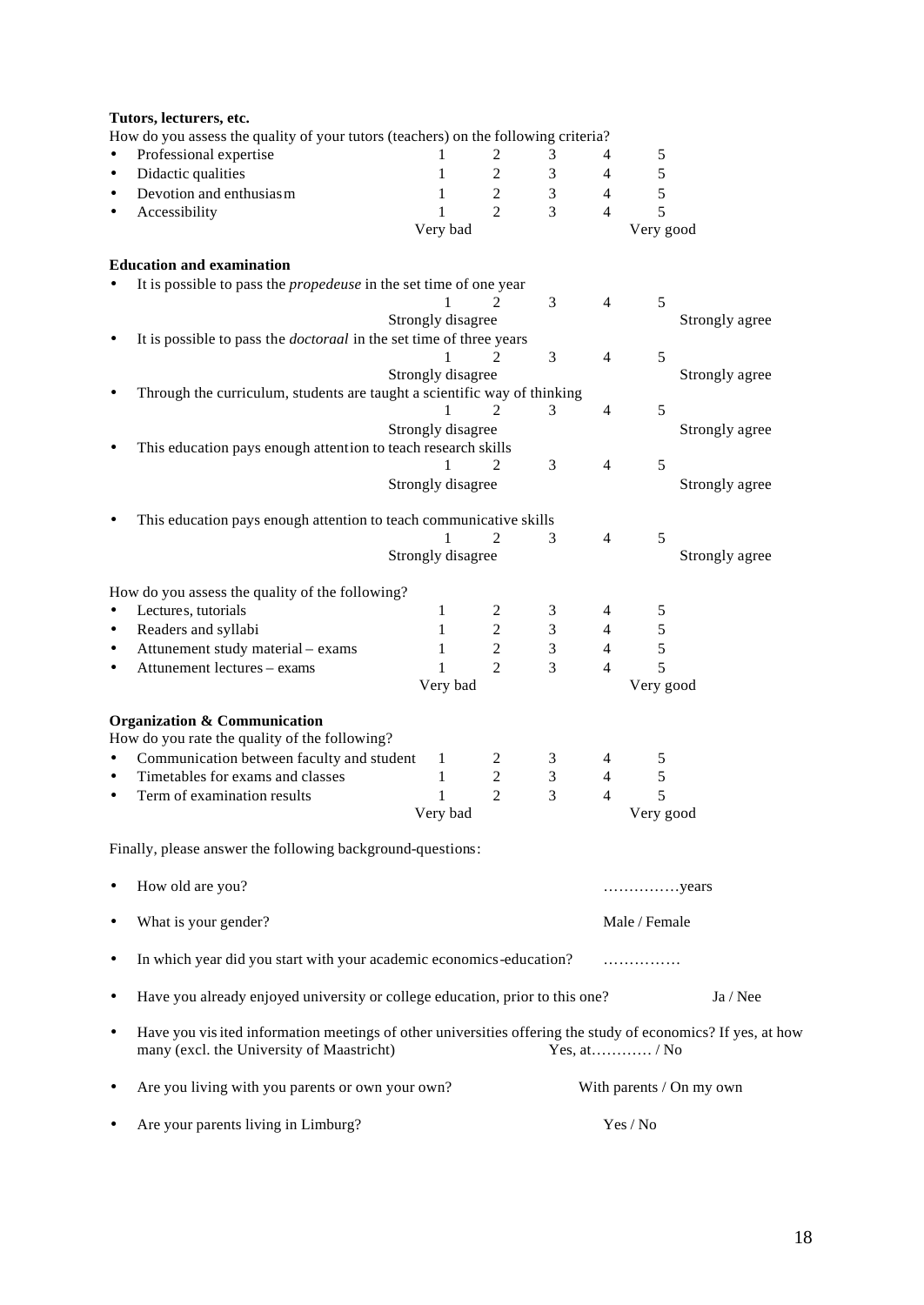# **Appendix B**

Overview of data, concerning individual-specific variables.

|              | Rotterdam | <b>Maastricht</b> | <b>Total</b> |
|--------------|-----------|-------------------|--------------|
| 19           |           | 2                 | 2            |
| 20           | 14        |                   | 14           |
| 21           | 16        | 16                | 32           |
| 22           | 14        | 16                | 30           |
| 23           | 9         | 10                | 19           |
| 24           | 7         | 10                | 17           |
| 25           | 3         | 4                 | 7            |
| 26           | 5         | 4                 | 9            |
| 31           | 1         |                   | 1            |
| 32           | 1         |                   | 1            |
| <b>Total</b> | 70        | 62                | 132          |

| Table B1: Age of respondents |  |  |  |
|------------------------------|--|--|--|
|------------------------------|--|--|--|

|        | Rotterdam | <b>Maastricht</b> | Total |
|--------|-----------|-------------------|-------|
| Female | 21        | 13                | 34    |
| Male   | 49        | 49                | 98    |
| Total  | 70        | 62                | 132   |

|  |  |  | Table B2: Gender of respondents |
|--|--|--|---------------------------------|
|--|--|--|---------------------------------|

|       | Rotterdam | <b>Maastricht</b> | <b>Total</b> |
|-------|-----------|-------------------|--------------|
| 1994  | 1         |                   | 1            |
| 1995  | 3         | 8                 | 11           |
| 1996  | 4         | 6                 | 10           |
| 1997  | 10        | 28                | 38           |
| 1998  | 38        | 10                | 48           |
| 1999  | 4         | 8                 | 12           |
| 2000  | 10        | 2                 | 12           |
| Total | 70        | 62                | 132          |

Table B3: Year in which respondent has started academic economics study

|                                        | Rotterdam | <b>Maastricht</b> | Total |
|----------------------------------------|-----------|-------------------|-------|
| Prior college or academic education    | 19        | 10                | 29    |
| No prior college or academic education | 51        | 52                | 103   |
| Total                                  | 70        | 62                | 132   |

Table B4: Did the respondent enjoy other college (HBO) or academic education, prior to the current economics studies?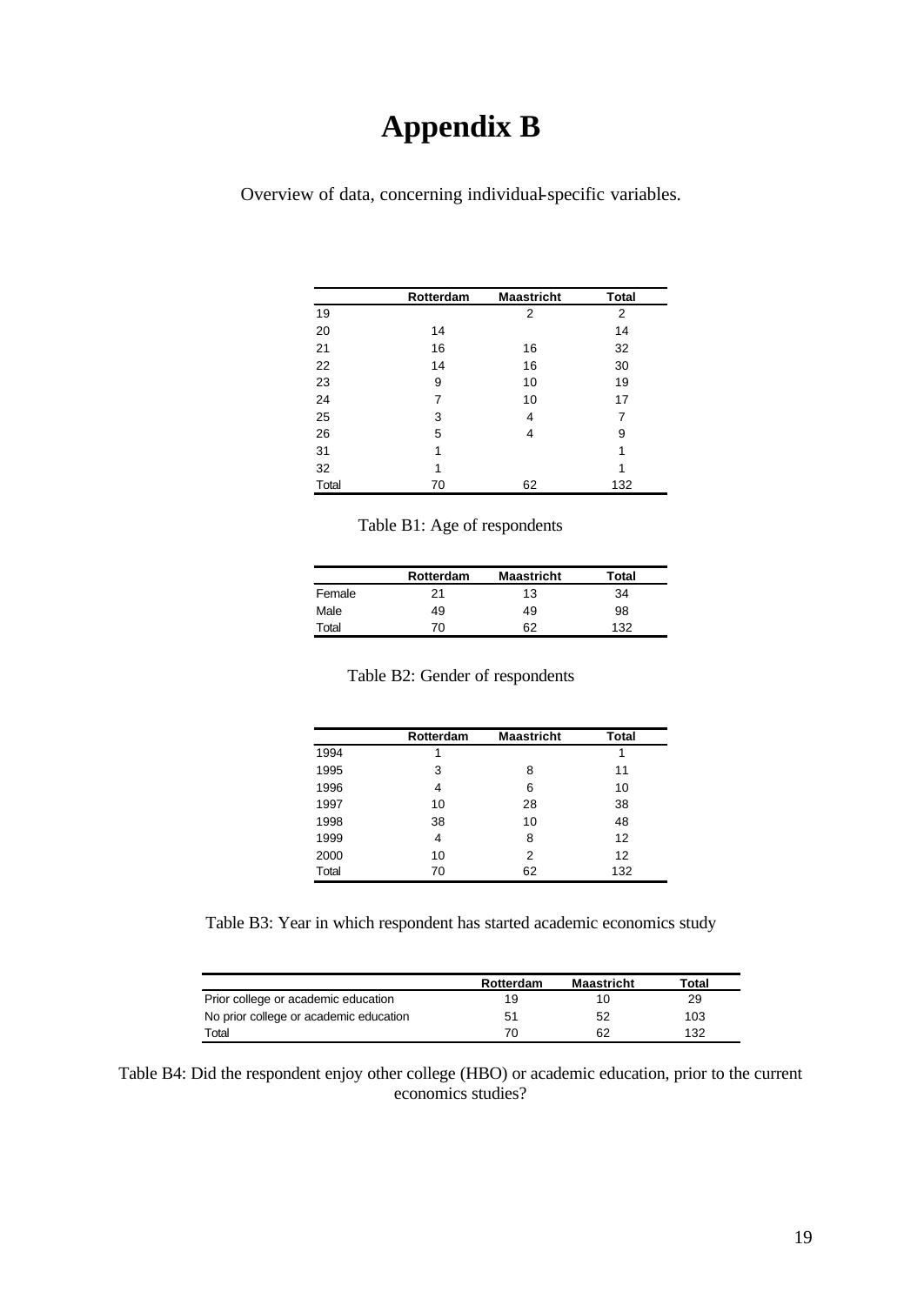|                                            | Rotterdam | <b>Maastricht</b> | Total |
|--------------------------------------------|-----------|-------------------|-------|
| Did go to info. meeting at other univ.     | 25        | 42                | 67    |
| Did not go to info. meeting at other univ. | 45        | 20                | 65    |
| Total                                      | 7٨        | 62                | 132   |

Table B5: Did the respondent attend information meeting on economics study at different university than the one currently studying?

|       | Rotterdam | <b>Maastricht</b> | <b>Total</b> |
|-------|-----------|-------------------|--------------|
|       | 11        | 22                | 33           |
| 2     | 12        | 13                | 24           |
| 3     | 2         | 3                 | 6            |
|       |           | 3                 |              |
| 5     |           |                   | 2            |
| Total | 25        | 42                | 6.           |

Table B5a: The number of universities (other than the one where currently is being studied), where respondent has attended information meeting on the study of economics

|                       | Rotterdam | <b>Maastricht</b> | Total |
|-----------------------|-----------|-------------------|-------|
| Living away from home | 44        | 42                | 86    |
| Living with parents   | 26        | 20                | 46    |
| Total                 | 70        | 62                | 132   |

Table B6: Living arrangement of respondents: with parents or out on his / her own

|                      | Rotterdam | <b>Maastricht</b> | Total |
|----------------------|-----------|-------------------|-------|
| Regional student     | 39        | 36                | 75    |
| Non-regional student | 31        | 26                | 57    |
| Total                | 70        |                   | 132   |

Table B7: Overview of number of regional students (i.e. parents live in same province as the university is located in) among respondents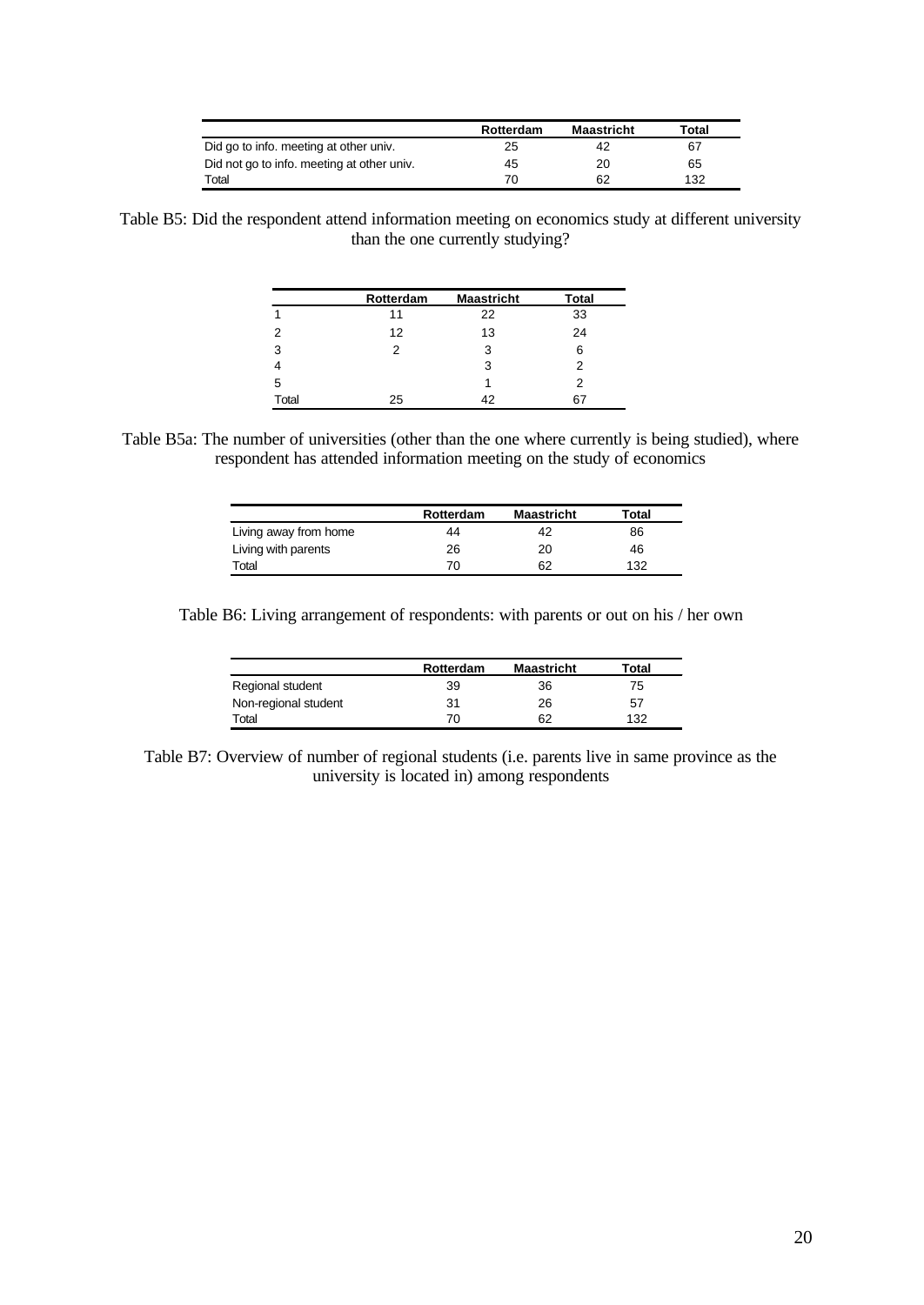### TABLES

Table 1: Summary of own survey and of the Elsevier (2000) survey.

Average scores on overall qua lity and assessment of attributes. Numbers in parentheses denote variances. For the Elsevier survey, the attribute totals are not the average scores on each attribute. Due to the fact that some questions have been added or omitted, these totals may not be in complete correspondence with the numbers in the tables.

|                                                 | <b>Results own survey</b> |        |                   |        | <b>Results Elsevier 2000</b><br>survey |                   |
|-------------------------------------------------|---------------------------|--------|-------------------|--------|----------------------------------------|-------------------|
|                                                 | Rotterdam                 |        | <b>Maastricht</b> |        | Rotterdam                              | <b>Maastricht</b> |
| <b>Overall judgement</b>                        |                           |        |                   |        |                                        |                   |
| Overall quality of education                    | 6.97                      | (1.13) | 6.97              | (1.02) | 6.9                                    | 6.9               |
| Recommend to friend or family member            | 7.37                      | (1.97) | 7.68              | (1.17) |                                        |                   |
| <b>Facilities</b>                               |                           |        |                   |        | 7.4                                    | 6.8               |
| Seats, availability of computers                | 4.86                      | (1.23) | 4.26              | (1.77) | 7.1                                    | 6.9               |
| Readers and syllabi                             | 7.49                      | (1.47) | 6.45              | (1.51) | 7.4                                    | 6.9               |
| Location of examinations                        | 8.43                      | (1.31) | 7.68              | (0.66) | 8.3                                    | 6.8               |
| <b>Educational organization</b>                 |                           |        |                   |        | 6.8                                    | $\overline{7}$    |
| Propedeuse provides good overview               | 6.11                      | (1.71) | 6.77              | (1.25) | 6                                      | 6.8               |
| Doctoraal coherently covers field of study      | 6.83                      | (1.34) | 7.35              | (1.21) | $\overline{7}$                         | 7.5               |
| Good attunement of obligatory and optional part | 6.74                      | (1.15) | 7.61              | (1.09) | 6.7                                    | 7.3               |
| Sufficient optional courses                     | 7.97                      | (1.29) | 7.94              | (1.22) | 7.5                                    | 7.7               |
| Orientation labor market                        | 6.74                      | (2.30) | 5.55              | (2.41) | 7.2                                    | 6.6               |
| Relevance of all parts of curriculum to study   | 6.66                      | (1.18) | 7.42              | (0.54) | 6.1                                    | 6.4               |
| Tutors, lecturers, teachers, etc.               |                           |        |                   |        | 6.9                                    | 6.9               |
| Professional expertise                          | 7.77                      | (0.77) | 7.55              | (1.12) | 7.1                                    | 7.1               |
| Didactic qualities                              | 6.00                      | (0.80) | 6.32              | (1.17) |                                        |                   |
| Enthusiasm                                      | 6.46                      | (0.98) | 6.77              | (0.86) |                                        |                   |
| Accessability                                   | 6.29                      | (1.39) | 6.13              | (1.80) |                                        |                   |
| <b>Education and examination</b>                |                           |        |                   |        | 6.8                                    | 7.2               |
| Propedeuse can be done in 1 year                | 8.29                      | (2.07) | 8.39              | (1.73) | 8.1                                    | 8                 |
| Doctoraal can be done in 3 years                | 6.17                      | (2.10) | 6.39              | (3.54) | 6.3                                    | 6.6               |
| Scientific way of thinking                      | 6.74                      | (1.32) | 6.90              | (1.27) | 6.1                                    | 6.6               |
| Research skills                                 | 5.66                      | (1.48) | 6.00              | (1.68) | 6.7                                    | 7.6               |
| Communicative skills                            | 6.09                      | (1.51) | 8.13              | (1.28) | 6.4                                    | 8.1               |
| Quality of classes                              | 6.11                      | (0.85) | 5.35              | (2.11) | 6.9                                    | 6.5               |
| Quality of readers and syllabi                  | 6.94                      | (0.90) | 6.65              | (1.34) | 7.2                                    | 7.2               |
| Attunement study material - exams               | 6.91                      | (1.24) | 7.16              | (1.13) | 7.1                                    | 7.4               |
| Attunement classes - exams                      | 7.09                      | (0.95) | 5.48              | (1.80) | 7.2                                    | 6.3               |
| <b>Organisation and Communication</b>           |                           |        |                   |        | 7.1                                    | 6.9               |
| Communication faculty and student               | 5.20                      | (1.68) | 4.90              | (1.40) | 5.8                                    | 5.4               |
| Timetables classes and exams                    | 7.26                      | (1.90) | 6.90              | (1.27) | 6.9                                    | 6.9               |
| Term of examination results                     | 5.57                      | (1.94) | 4.71              | (2.39) | 5.7                                    | 5.1               |